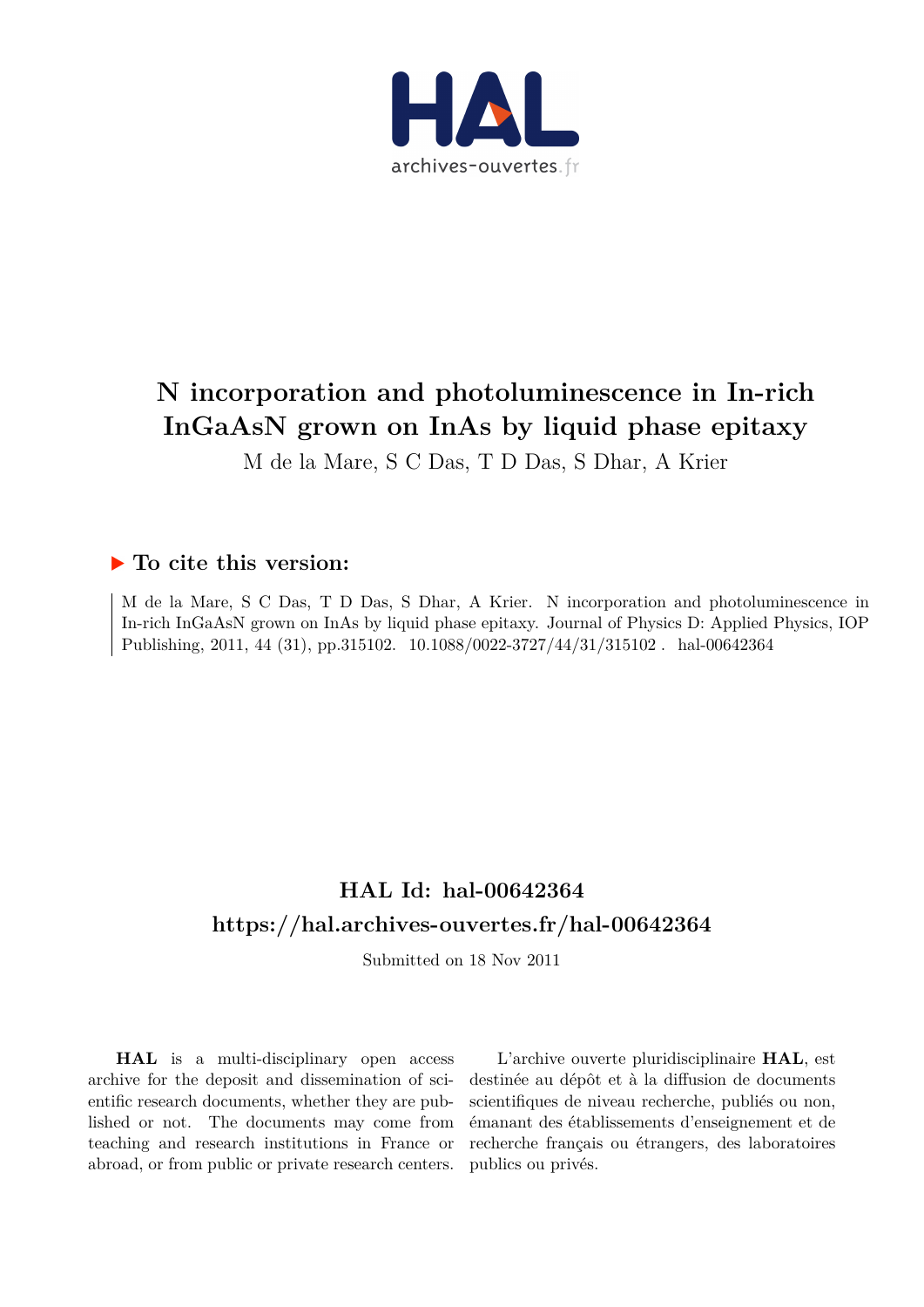### **N-incorporation and photoluminescence in In-rich InGaAsN grown on InAs by liquid phase epitaxy**

M. de la Mare<sup>1</sup>, S. C. Das<sup>2</sup>, T. D. Das<sup>2</sup>, S. Dhar<sup>2</sup>, and A. Krier<sup>1</sup>

<sup>1</sup>Physics Department, Lancaster University, Lancaster LA1 4YB, United Kingdom

<sup>2</sup>Department of Electronic Science, University of Calcutta, 92 A. P. C. Road, Kolkata-700009, India

#### **Abstract:**

Dilute nitride InGaAsN layers with high In content have been grown on InAs substrates by liquid phase epitaxy using GaN as a precursor for N in the growth solution. Photoluminescence (PL) was obtained in the mid-infrared spectral range at temperatures between 4-300 K. Although Ga increases the InAs bandgap, the strong band anti-crossing effect from the N incorporation resulted in an overall bandgap reduction of 11 meV compared with InAs. The temperature-dependent PL exhibited a complicated behavior and showed an anomalous increase in intensity from 190 K to room temperature. This was due to the formation of a complex defect which behaves as a non-radiative recombination centre and prevents radiative band-band recombination at temperatures < 190 K. Above this temperature the PL increases as band-band transitions become allowed. The formation of this defect requires the presence of both Ga and N and becomes de-activated after a high temperature anneal. Raman spectroscopy confirmed the presence of phonon modes associated with In-N and Ga-N bonds confirming the incorporation of N using liquid phase growth.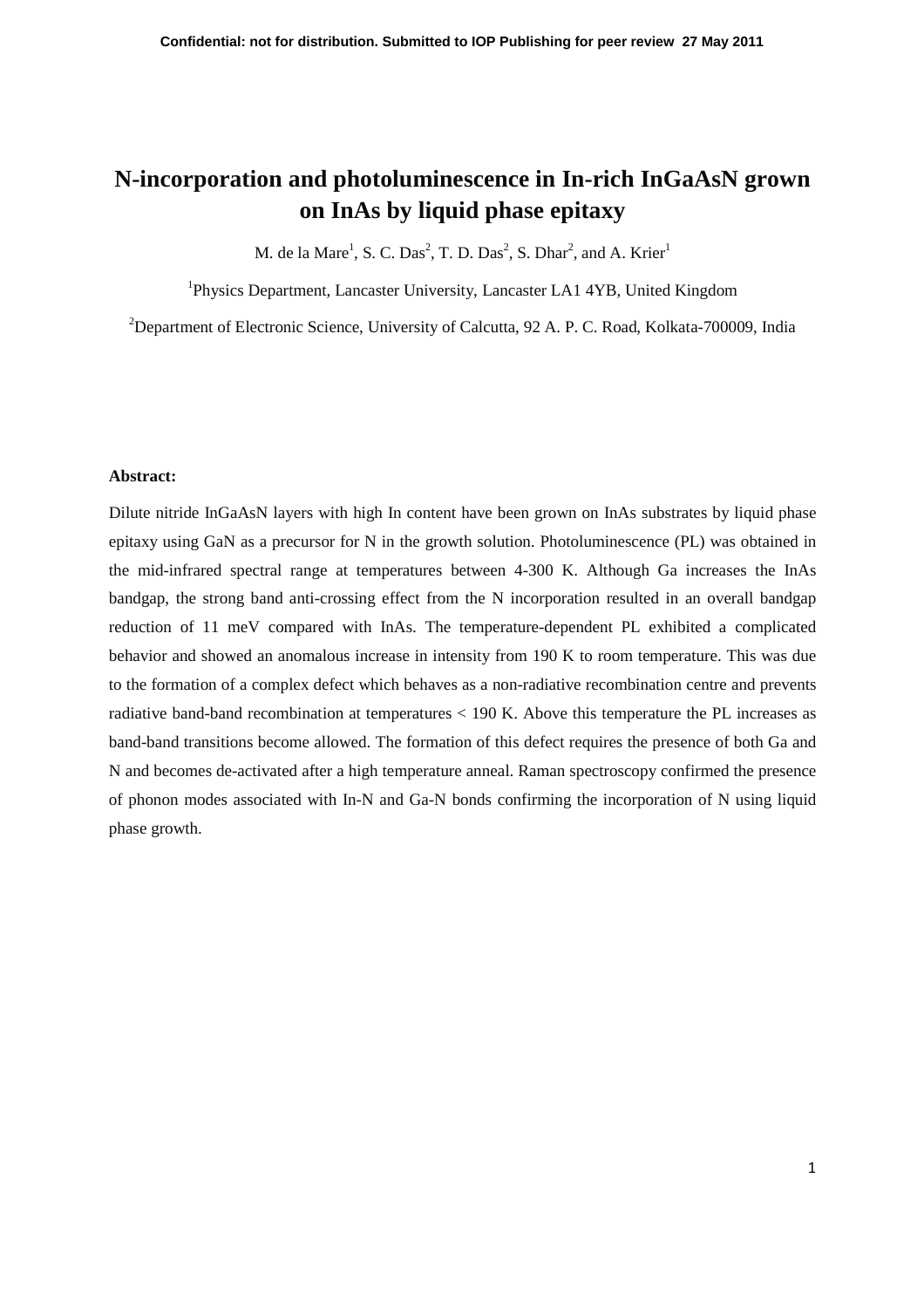#### **1. Introduction**

The dilute III-V-nitride semiconductors are attractive for fundamental research as well as for a variety of practical applications [1-4]. Because of the availability of cheaper substrates and mature GaAs technology, a large amount of work has been reported on GaAsN and quaternary InGaAsN layers grown on GaAs where the In content is less than 10%. Addition of In to GaAsN compensates for the strain produced by nitrogen and lattice matched layers have been grown on GaAs for In concentrations of 7% and nitrogen content of 2% for applications including high efficiency multilayer solar cells[5]. With 3 at% nitrogen, the material has been used for the fabrication of diode lasers emitting in the 1.3-1.55 µm optical communication range [6-8]. There are also a few reports on `high indium` InGaAsN with an In content > 50% and which is grown lattice-matched to InP substrates [9-13]. From theory, it has been established that nitrogen-induced band gap reduction in these materials occurs in a similar way to that in low indium content InGaAsN [14] and it exhibits some interesting phenomena, such as, weaker interaction between the nitrogen level and the conduction band as compared to that in low In content InGaAsN [10] and a change in nitrogen bonding configuration upon annealing [12]. Furthermore, for this alloy there are many applications within the technologically important mid-infrared  $(2-5 \mu m)$  spectral range [15, 16] including; laser based remote sensing of pollutant and greenhouse gases, thermal imaging, biomedical analysis and infrared countermeasures for security, as well as in thermo-photovoltaic devices [17]. Although midinfrared LEDs, lasers and photodetectors have been demonstrated [18-21], the fabrication of efficient and cost-effective light sources and detectors is challenging because of the unfavorable imbalance in the density of states (DOS) due to the light electron effective mass in InAs [22, 23]. Recently, we have shown that it is possible to produce InAsN by molecular beam epitaxy (MBE) with good structural quality which exhibits photoluminescence (PL) emission in the mid-infrared [24, 25]. Provided that growth conditions are optimized, the electrical properties show that the mobility and residual carrier concentration are not so strongly affected by the introduction of N compared with GaAsN [26-28]. Good quality material has been demonstrated both on InAs and on GaAs substrates [29, 30] where the incorporation of N and the material quantum efficiency can be improved by the addition of Sb during growth [31, 32]. More recently, dilute nitride quantum wells which exhibit mid-infrared PL emission have also been demonstrated [33].

The dilute nitrides offer excellent potential to readily access longer wavelengths and many possibilities to engineer novel device structures and to date MBE growth has been used to effectively obtain N incorporation. In this work we report on growth from solution using liquid phase epitaxy (LPE), which may offer an alternative route towards the production of high quality dilute nitrides provided that the N can be successfully incorporated. Previously, we have reported LPE growth of InAsN layers on InAs substrates where polycrystalline InN powder was added to the growth melt to supply N during growth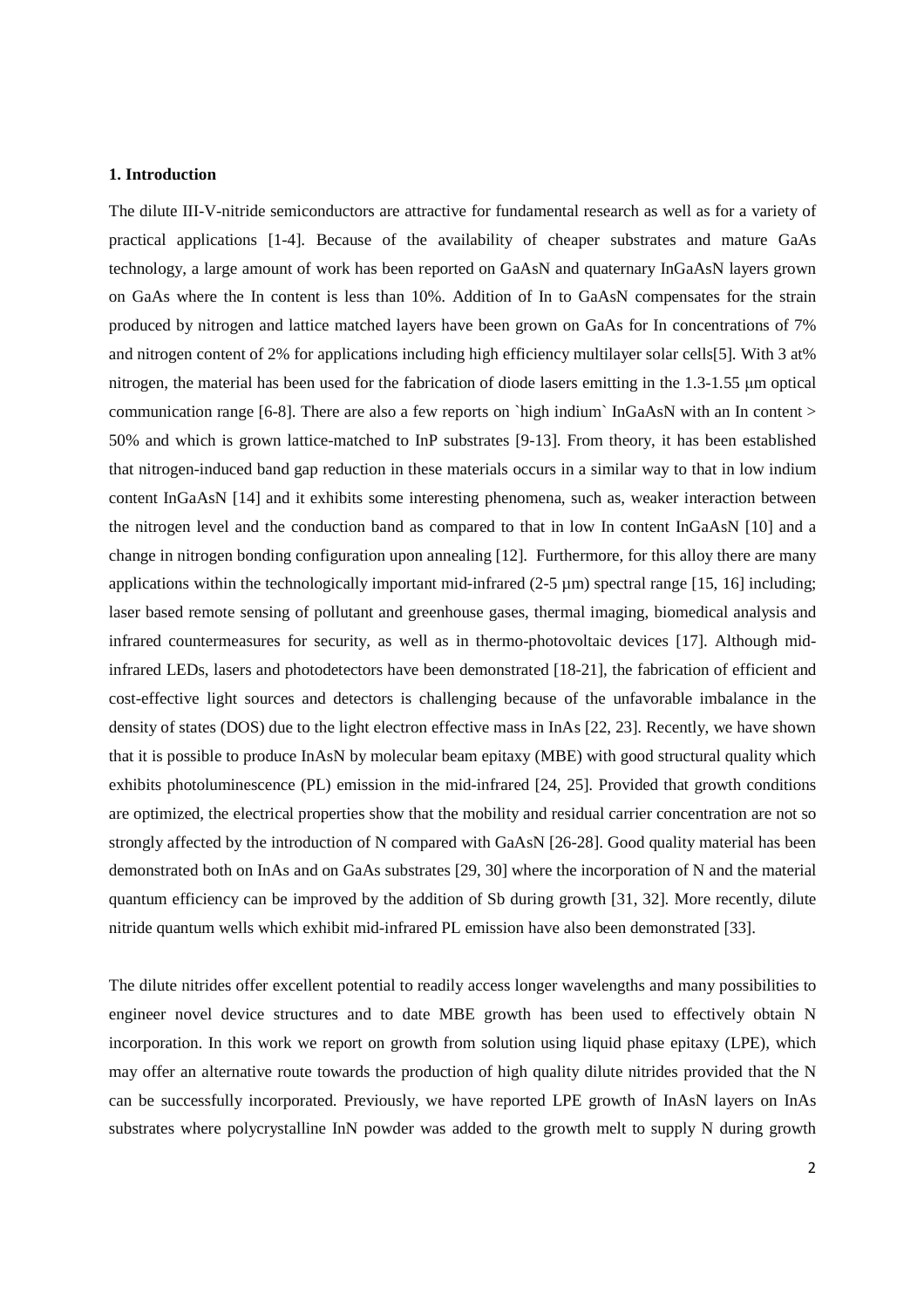[34]. In the present work we report on our attempts to improve on this by using GaN as a source of N instead of InN. One advantage of using GaN is that it is now available with 99.999% purity whereas the maximum purity available for commercial polycrystalline InN is 99.98%. We observed that it is possible to use GaN to successfully introduce N into the InAs crystal using LPE. We report on the growth of Inrich InGaAsN layers on InAs substrates with indium content > 97% which exhibit PL in the mid-infrared spectral range and which show some interesting temperature dependence. Raman spectroscopy and thermal annealing was used to probe the local arrangement of atoms around the incorporated N in the crystal.

#### **2. Experimental Procedures**

The InGaAsN epitaxial layers were grown using the conventional LPE technique in a horizontal sliding boat LPE reactor. High purity In (6Ns), obtained from *JMC Ltd*, UK, was first baked at 800°C for 20 hrs under Pd-diffused hydrogen flow. The In solution was then saturated with As by placing it over an undoped single crystal InAs wafer at 600°C for 1 hr followed by further baking at 700°C for 15 hr. Next, precisely weighted quantities (upto 2 mol% in the melt) of 5N purity polycrystalline GaN grains (*Kyma* Technologies, USA) were added to the melt and baked at 700°C for 1 hr. Finally, an n<sup>+</sup> (100) InAs substrate was mounted in the boat and growth was carried out for  $5\n-10$  min under a supercooling of  $4\n-5$ <sup>o</sup>C and a constant cooling rate of 0.3°C/min. The resulting epitaxial layers exhibited smooth and shiny surfaces with a thickness in the range 3-5µm. The surface texture was found to degrade for GaN content above 4 mol% in the melt.

The Ga content in the layers was measured by energy dispersive X-ray analysis (EDX) using a *Sirion 200* electron microscope. The change in lattice constant of the layer, as a result of both Ga and N incorporation, was observed using high resolution double crystal x-ray diffraction (XRD) measurements. Photoluminescence (PL) measurements were done in the range 4-300K, where the test sample was held in a continuous flow He cryostat. An Ar<sup>+</sup> ion laser was used for excitation and the luminescence from the sample was analyzed through a 0.3m *Bentham M300* monochromator and detected with a liquid nitrogen cooled InSb detector and a lock-in amplifier. The N-related local vibrational modes (LVM) were characterized using a *Renishaw InVia* micro-Raman spectrometer with a 576 x 400 pixel CCD detector cooled to -70 °C. Excitation was provided by a diode laser (100 mW at 785 nm, which is 1.58 eV, higher than the band-gap of all the InGaAsN samples). A spot size of  $\sim$ 1.6  $\mu$ m<sup>2</sup> was obtained using the 50X objective lens of a *Leica DM2500M* compound microscope. The spectral resolution was  $\sim$ 1 cm<sup>-1</sup> using a 1200 line/mm diffraction grating and a 50 µm entrance slit. A Rayleigh edge holographic notch filter was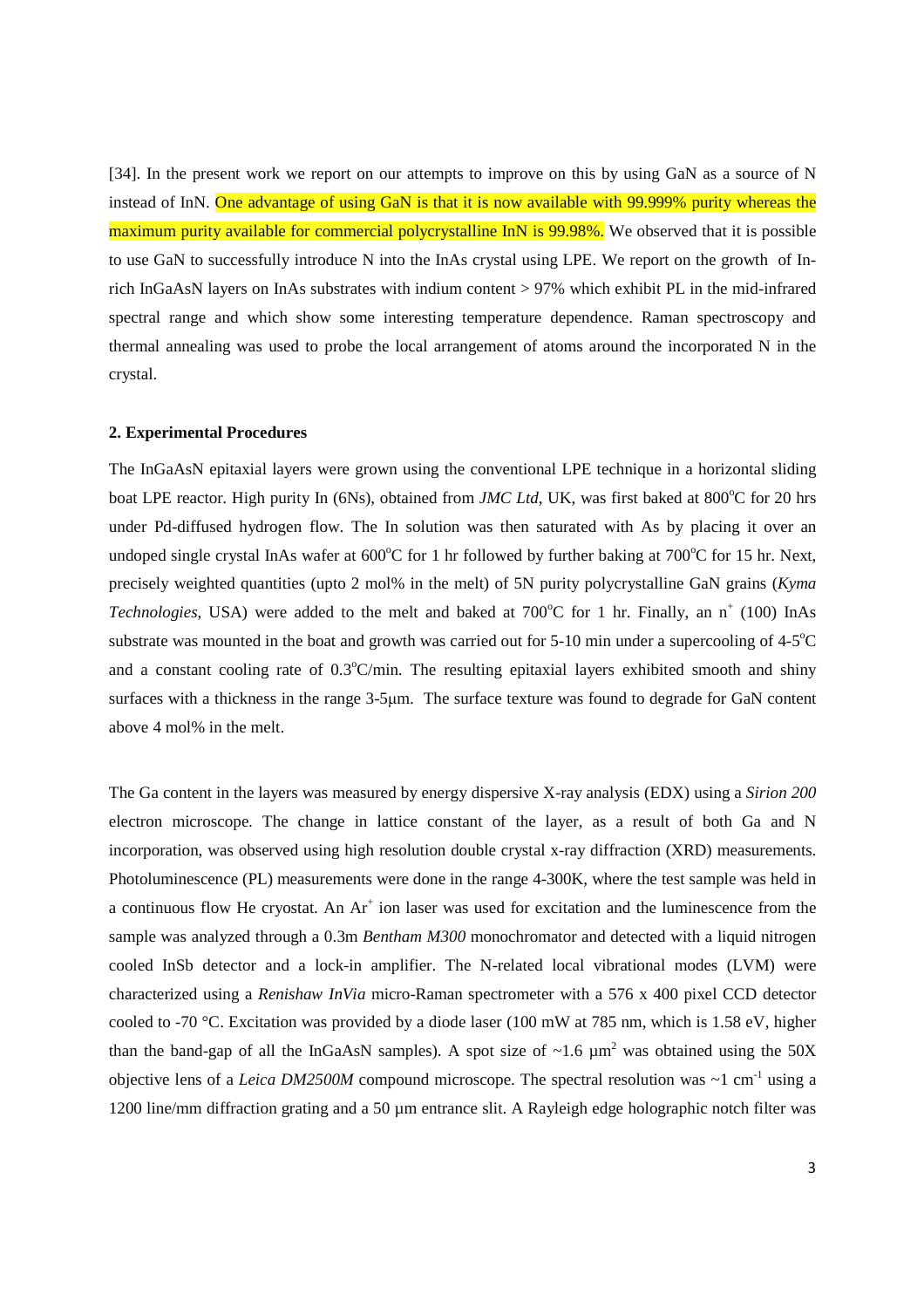used to block out unwanted reflections. An exposure length of 10 seconds was used to minimize potential heating effects at room temperature, with scans from 100 to 1000 cm<sup>-1</sup> taken at several locations on each sample. Each scan had 10 accumulations to reduce the effects of noise.

#### **3. Results and discussion**

From EDX measurements, we found that the material contained 2.3 at% Ga for growth from a melt containing 4 mol% GaN, which appears to be the upper limit for successful epitaxy of smooth layers. High resolution x ray diffraction spectra for three samples grown with successively increasing amounts of up to 2 mol% GaN in the melt are shown in Fig.1. In all three cases, we observed two clearly distinguishable peaks, one due to the InAs substrate and the other due to the epitaxial layer. Furthermore, with increasing GaN content in the melt, the separation between the peaks increased indicating a decrease of the lattice constant of the layer. Unfortunately, both N and Ga effect a reduction in the lattice constant and hence it cannot be said specifically which species is primarily responsible for the observed decrease in the lattice constant since N is not readily detected using EDX.

Figure 2 shows the 4 K PL spectrum of InGaAsN grown with 0.7 mole% GaN added to the melt together with that from an un-doped InAs homoepitaxial layer also grown by LPE for comparison. The InGaAsN spectrum consists of three peaks located at 2.97, 3.22 and 3.51  $\mu$ m which have been labeled A, B and C respectively. The un-doped InAs exhibits two characteristic peaks located at 3.01 and 3.12 µm, which correspond to band–band and donor–acceptor transitions respectively, while the smaller peak located at 3.37 µm is attributed to defects or impurities within the band gap [35]. From the comparison, peak A can be attributed to band-band transitions in the InAs substrate, whereas the main peak B may be associated with emission from localized impurity or native lattice defect states close to the InGaAsN band edge. Peak C originates from recombination involving a defect level lying deeper within the InGaAsN band gap.

Figure 3 shows the temperature dependence of the PL from the InGaAsN epitaxial layer. As the temperature increases peak A becomes more prominent while peak B quenches rapidly, consistent with thermal redistribution of carriers from localized states into the conduction band. However, we note that the InGaAsN band-band photoluminescence is not observed until higher temperature  $(> 160 K)$  because of strong non-radiative recombination as will be discussed below. Similarly, peak C becomes fully quenched at temperatures above 60 K. Both the peaks B and C exhibit almost no shift in peak position with increasing temperature which is typical of emission from a defect level.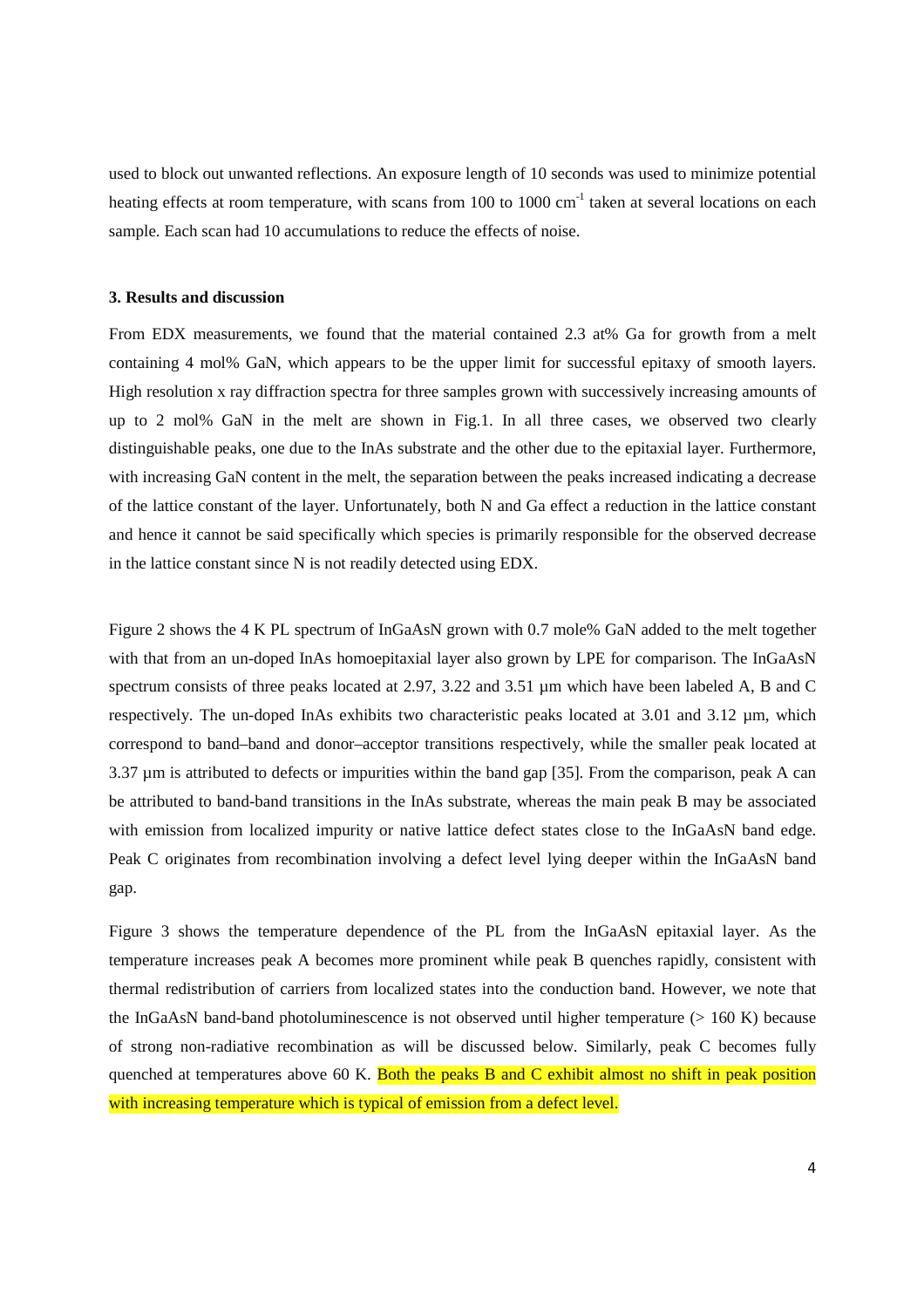Between 80 K and 190 K, peak A quenches. As the temperature increases above 190 K a new feature appears, beginning at approximately 3.25 µm and which evolves into a new emission band (labeled as D) which then dominates the spectrum. This band can be identified with band–band transitions in the InGaAsN since its behavior follows the Varshni empirical formula quite closely at elevated temperatures, as shown in Fig.4a. The corresponding band gap of the InGaAsN alloy at each temperature was determined by extrapolation from a linear fit to the square of the near-band gap portion of the photoluminescence intensity and is shown in Fig.4b. This is consistent with electron-hole recombination across a direct gap semiconductor with a parabolic density of states (DOS) where,  $I \propto (hv - Eg)^{1/2}$ . The extrapolation of the Varshni fit in Fig.4a results in a value for the InGaAsN band gap as 0.405 eV at 0 K, which is smaller than the generally accepted value for InAs (0.416 eV) and confirms the incorporation of N which reduces the alloy band gap due to the band anti-crossing effect [36]. This is sufficient to counteract any band gap increase arising from the incorporation of Ga. EDX analysis on this sample was unable to detect N directly, but revealed that the Ga content in the InGaAsN was 2%. Consequently, using this value together with the band gap obtained from PL we may estimate the N content to be 0.3 % since the band gap reduction is entirely due to the incorporation of N.

A rather unusual feature of the emission band D is that it grows steadily in intensity with increasing temperature  $(> 160 \text{ K})$  and continues to increase up to room temperature where the experiment was stopped. This behavior is shown in figure 5 and was observed in all the InGaAsN samples characterized.

In general, PL intensity decreases with increasing temperature because of an enhancement of competing non-radiative recombination which is of the form:

 ………………….. (1)

In our samples we observe a clear deviation from this relationship as is evident from Fig.5. We attribute the anomalous increase in band D to the existence of a non-radiative deep level defect within the InGaAsN band gap which acts as an efficient centre for non-radiative recombination at temperatures below 160 K. Regarding the nature of such a defect, it must be noted that the increased PL at higher temperatures is only observed in materials containing both Ga and N in the epitaxial layer. Figure 6 shows the high temperature PL of an InGaAs epilayer grown with 4 at% Ga in the melt under similar conditions. This material does not demonstrate any increase in emission with increasing temperature and follows closely the relationship described in equation (1). Growth of InAsN by LPE (or MBE) [34,25] also results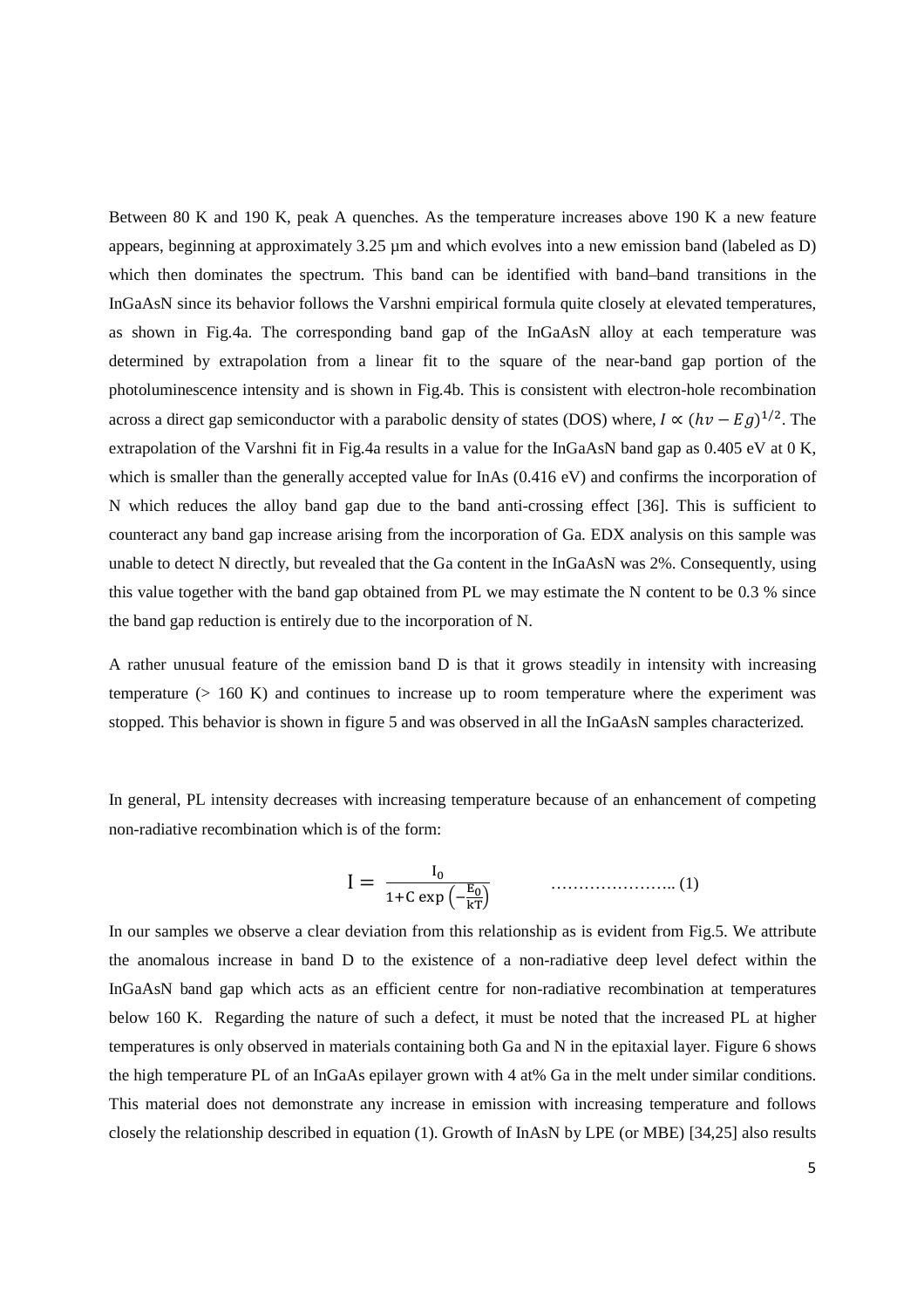in no increase in PL emission. Consequently, the introduction of both Ga and N into the epilayer are likely to result in the formation of a complex deep level defect which changes its ionization state with increasing temperature, switching from an efficient non-radiative recombination centre at low temperature to an inactive neutral centre at higher temperatures which then enables band-band recombination to occur more efficiently. A similar increase in band-band PL with temperature has been observed in GaAsN, although this was interpreted on the basis of a spin blockade involving Ga self-interstitials and relies on preventing the capture of spin polarized free electrons by non-radiative recombination centers with the same spin orientation as the localized electrons [37]. The formation of such features have also been found to be thermodynamically favorable in the presence of N, while no such behavior was found in N-free GaAs epilayers. In our case, since anti-site defects (such as As vacancies and  $In<sub>As</sub>$ ) are known to form in InAs, the addition of Ga and N may easily result in the formation of complex defects with multiple charge states [38].

To further elucidate the nature of the defects responsible for the anomalous PL behavior, the sample was subjected to a thermal annealing treatment. The InGaAsN epitaxial layer was placed face down on a clean undoped InAs wafer and annealed at 750 °C for 15 mins in an ultra-pure hydrogen atmosphere. The resulting PL emission is shown in Fig.7. Note that the overall intensity of the PL increased by approximately one order of magnitude (Fig. 5) and the peak at 2.97 µm is greatly increased while that of the peak near 3.22 µm has been drastically reduced The changes in the PL emission spectrum are most likely due to a re-arrangement of the local site symmetry around the incorporated N and Ga atoms, or the out diffusion of N as a direct result of the post growth anneal [39]. It should also be noted that the higher temperature increase in PL intensity is no longer observed after the annealing, this can also be seen clearly in Fig.5 (solid points). From the Arrhenius plot of integrated PL intensity in Fig.8 we found that the increase of PL intensity from 190 to 300 K in the as-grown material is associated with an activation energy of 26 meV. The activation energies for thermal quenching for the as-grown sample was 9 meV, which changed to 15 meV after annealing.

Fig.9 shows the Raman spectra from two InGaAsN epitaxial layers grown from a melt containing 0.7 and 2 mol% GaN along with the spectrum from undoped InAs for comparison. Strong InAs transverse optical (TO) phonon and longitudinal optical (LO) phonon modes can be readily identified at 217 and 238 cm<sup>-1</sup>, respectively [40] in all the three samples. A weak band between 250 and 300 cm<sup>-1</sup> is found in InGaAsN only and can be attributed to GaAs TO  $(268 \text{ cm}^{-1})$  and LO  $(293 \text{ cm}^{-1})$  phonon modes [41, 42]. A broad feature extending between 420 and 500  $cm^{-1}$  is again found only in the InGaAsN samples. These peaks arise from the presence of N complexes and N-related local vibrational modes (LVM) in the material [41,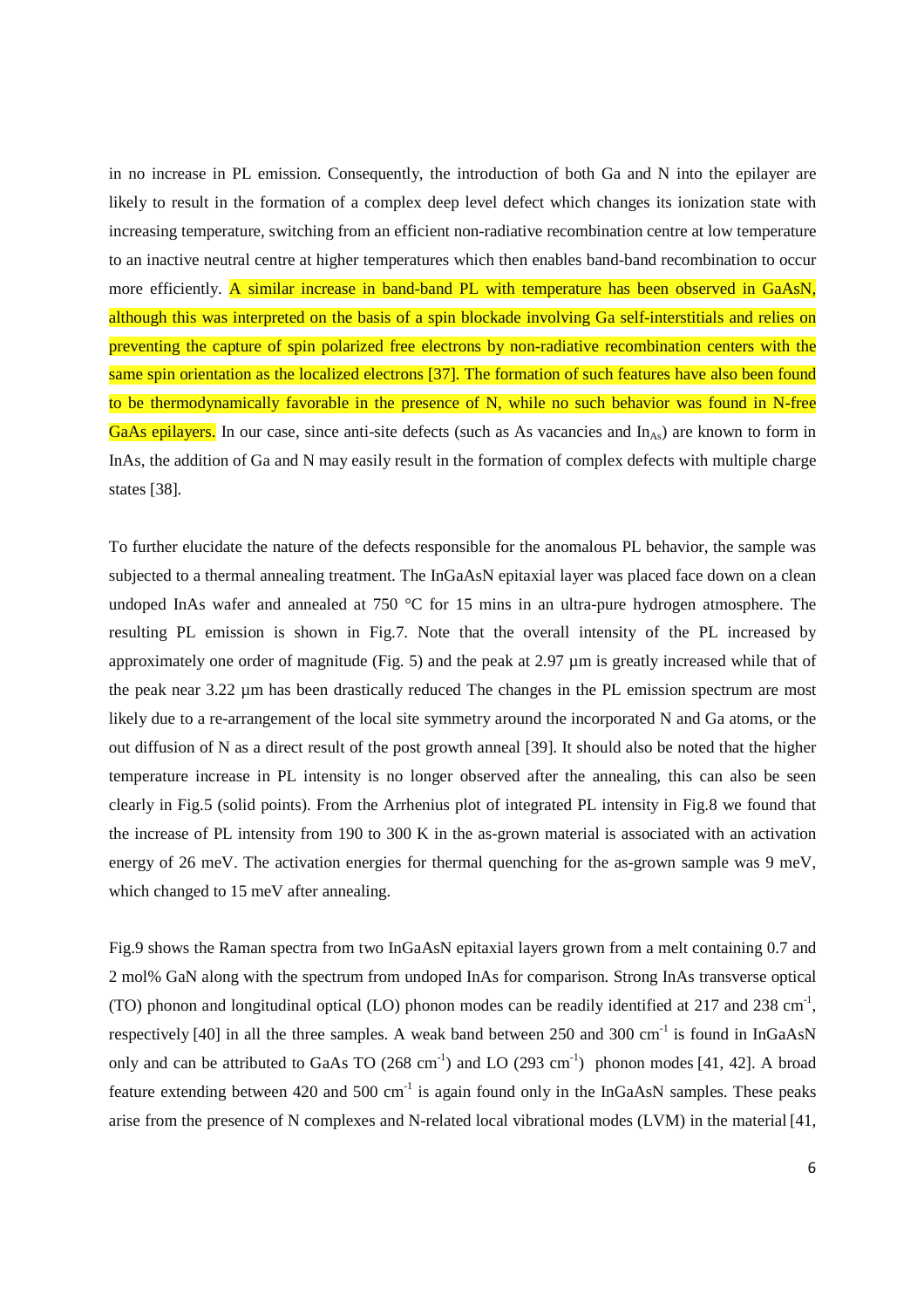42]. In the InGaAsN quaternary system, the Ga-N bond length  $(1.95 \text{ Å})$  is less than the In-N bond length  $(2.14 \text{ Å})$ , resulting in a larger bond strength for Ga-N bonds, making their formation more favourable compared to that of In-N bonds. On the other hand, for the same reason, a Ga-N bond in an InAs lattice, with In-As bond length of 2.61 Å, is more strained compared to an In-N bond in the same lattice. According to Klar et al [43], in as-grown InGaAsN, a nitrogen atom surrounded by four nearest neighbor Ga atoms (Ga<sub>4</sub>N), is favoured in the surface region, whereas in the bulk, the In<sub>4</sub>N configuration is preferred. They further suggested that after a high temperature anneal, the entire material is converted to the latter configuration. From the spectra in figure 8 two prominent LVMs can be identified at ~450 and 470 cm<sup>-1</sup> associated with configurations such as In<sub>4</sub>N [41, 44] and Ga<sub>4</sub>N [45], both of these are likely to exist in as-grown InGaAsN. However, it should be noted that it is difficult to unambiguously identify these N-related peaks due to the presence of  $2<sup>nd</sup>$  order InAs transitions present within the same region [46]. Furthermore, it has been shown experimentally [12] as well as theoretically [47] that even in high Incontent InGaAsN containing a small amount of Ga, there is a preferential formation of Ga-N bonds. This explains the almost equal Raman signals due to InN-like and GaN-like LVMs obtained in our samples containing about 3 at% Ga.

The Raman difference spectra between the 0.7 mol% and 0 mol% samples is shown in figure 10 and depicts the region of the broad feature centered around  $450 \text{ cm}^{-1}$ . From this spectrum 6 peaks are evident located at 380, 413, 439, 461, 487 and 496 cm<sup>-1</sup> respectively. These peaks are related to the presence of N since the InAs related peaks have been subtracted, (the InAs peaks would normally appear in the minima of this spectrum). The InN-like mode at 439 cm<sup>-1</sup> can be identified as the  $^{14}N_{As}$  local vibrational mode consistent with previously published data [12,46]. The two peaks located at 461 and 496 cm<sup>-1</sup> we attribute to N-In<sub>4</sub> and N-Ga<sub>2</sub>In<sub>2</sub> clusters respectively [48]. The peaks at 413 and 487 cm<sup>-1</sup> are related to higher order complexes and have been determined to be due to high order di-nitrogen In-N complexes [34] and doubly degenerate N-Ga<sub>3</sub>In cluster modes [48, 49]. Finally, the peak located at 380 cm<sup>-1</sup> is tentatively attributed to a gap mode caused by In vacancies [50].

Figures 5 and 8 show that after a high temperature anneal, the PL dependence on temperature reverts to the more usual thermally activated quenching of equation (1). This is consistent with the Raman spectrum of Fig. 11, which shows that the N-related modes observed in the InGaAsN layer grown with 2 mol% GaN in the melt become broadened and shift to higher frequencies near  $500 \text{ cm}^{-1}$ . This is in agreement with previous findings where such behavior was related to a change in the atomic arrangement around the nitrogen atoms [51, 52]. Although further work is required to fully identify the nature of the clusters and defects present in our InGaAsN it is apparent that using GaN as a source of N results in the formation of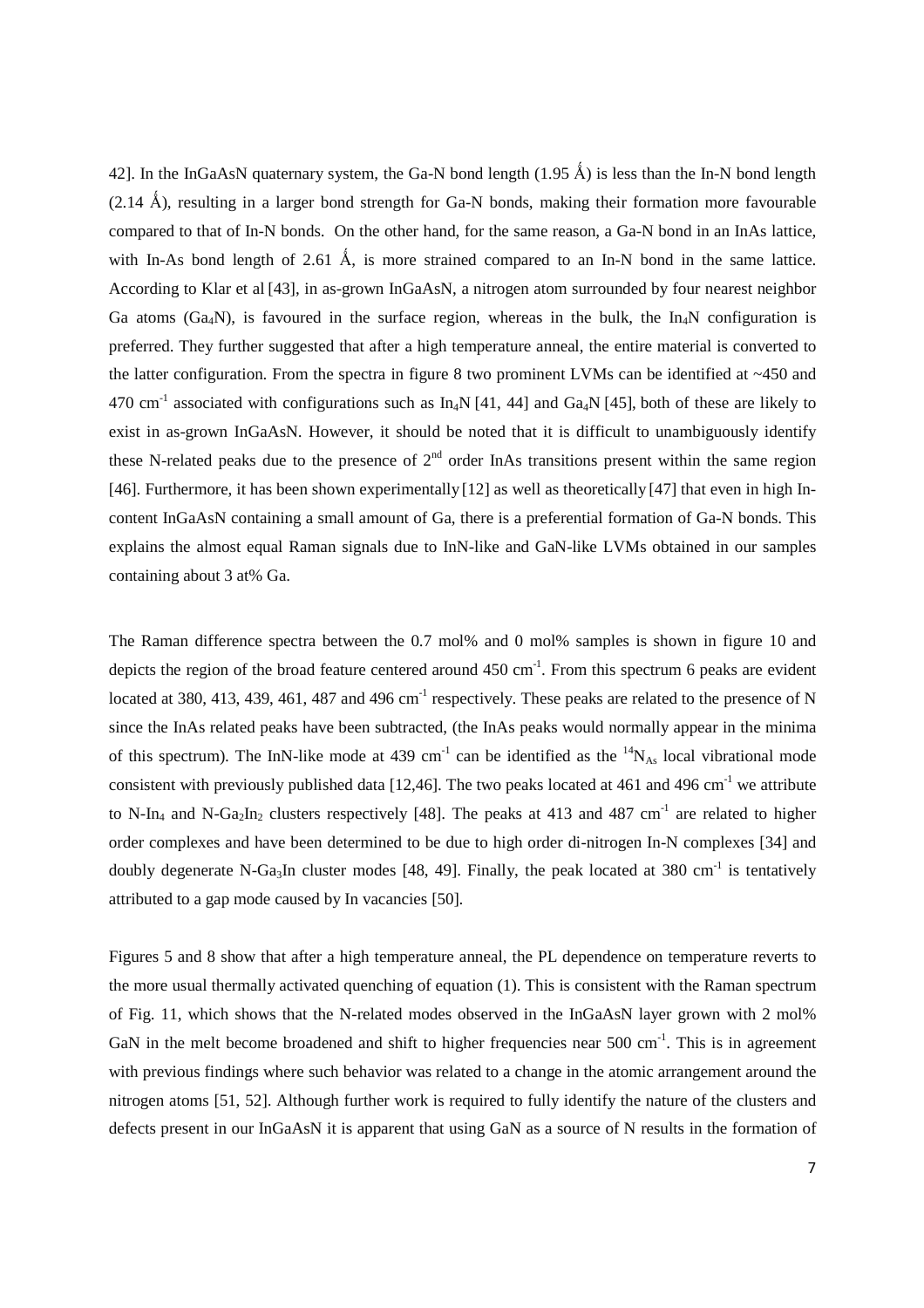complex defects or clusters involving N which are responsible for the temperature dependent behavior of the PL.

#### **5. Conclusion**

In summary, InGaAsN layers with high In content have been grown on InAs substrates using liquid phase epitaxy by adding GaN to the InAs growth melt. Using this technique a maximum incorporation of 2.3 at% of Ga was obtained in the as-grown epitaxial layers. PL was obtained in the mid-infrared spectral range at temperatures between 4-300 K. Interpretation of the temperature dependent PL enabled us to extract the 0 K bandgap as 0.405 eV. Together with the x-ray diffraction and electron microprobe analysis results we were able to obtain the alloy composition as InGaAsN. Although Ga increases the InAs bandgap, the strong band anti-crossing effect from the N incorporation resulted in an overall bandgap reduction of 11 meV. The temperature-dependent PL exhibited a complicated behavior with increasing temperature and showed an anomalous increase in intensity from 190 K to room temperature. From our results, it seems likely that this is due to the formation of a complex defect which behaves as a nonradiative recombination centre. This prevents radiative band-band recombination at temperatures < 190 K. Above this temperature the PL increases presumably as the charge state of the defect changes and band-band transitions become allowed. The defect also becomes de-activated after a high temperature anneal. It further appears that the formation of this defect requires the presence of both Ga and N, as we have not found any such behavior in the PL of ternary InGaAs or InAsN epilayers. Raman spectroscopy confirmed the presence of phonon modes associated with In-N and Ga-N bonds. However, further work is required to elucidate the actual composition, site symmetry and charge states of the N related structure defects present in this material.

#### **Acknowledgements**

The work was supported by the Department of Electronics, Government of India and the Engineering and Physical Sciences Research Council, UK. We would also like to thank Dr Frank Martin and Mr. Imran Patel of the Center for Biophotonics, Lancaster Environment Center (LEC) for Raman spectroscopy measurements.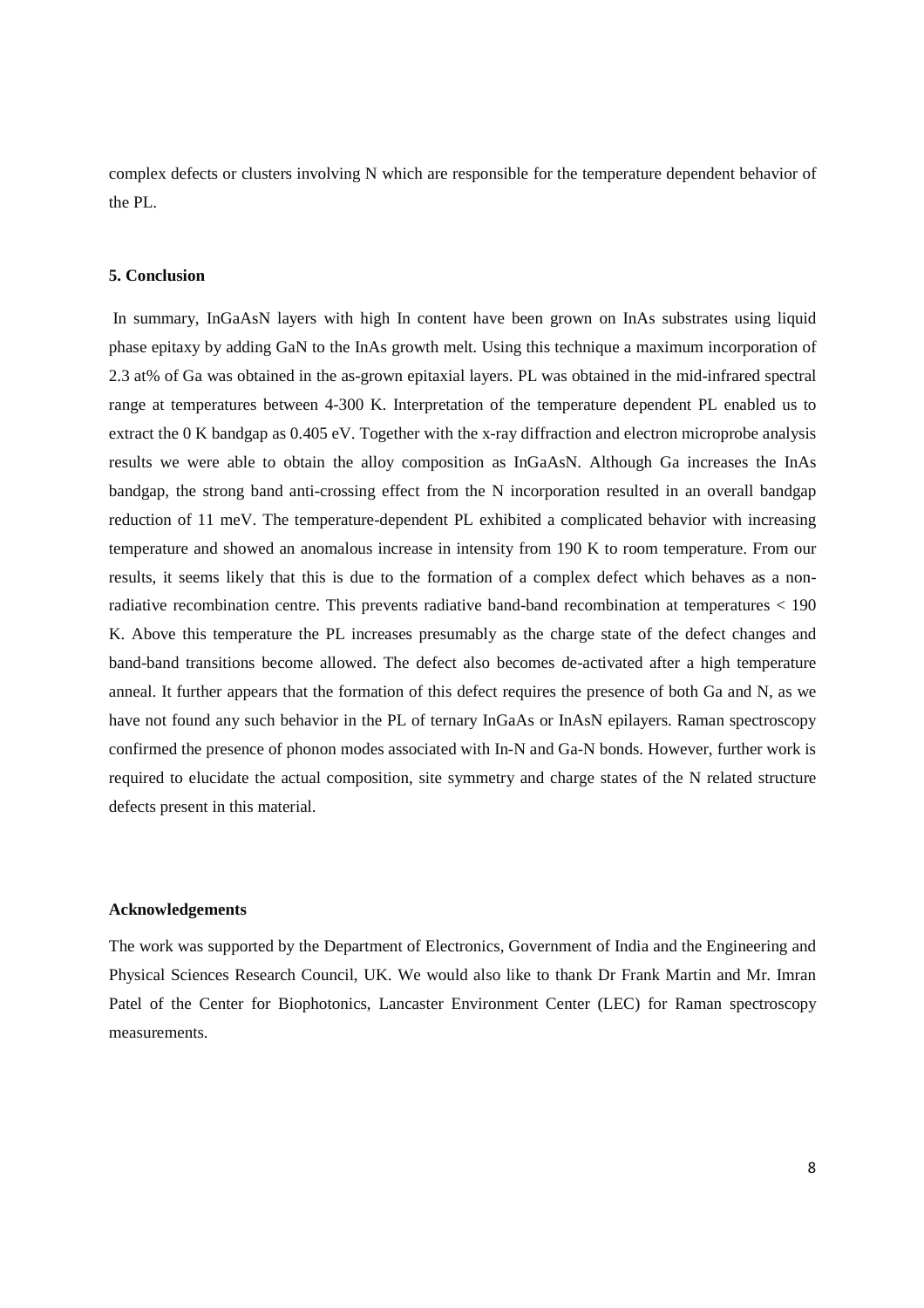#### **Figure Captions**

Fig 1. HRXRD rocking curves for three InGaAsN layers grown with increasing amounts of GaN added to the growth melt

Fig 2. Comparison of the PL at 4 K from undoped homoepitaxial LPE-grown InAs (red) and as-grown InGaAsN with 0.7 mol% GaN (black) added to the In-rich LPE growth solution

Fig 3. PL for as-grown InGaAsN in the temperature range (a) 4-60K and (b) 80-300K. The principal transitions are labeled and an increase in PL emission intensity is evident in (b) as the temperature approaches room temperature

Fig 4. (a) Temperature dependence of peak B (black squares) and emission band D (red circles), the solid red line is a Varshni fit to the data, and (b) the intensity squared vs energy plots used to estimate the InGaAsN band gap from band D at high temperatures by extrapolation

Fig 5. Integrated PL intensity as a function of temperature for as-grown (open circles) and annealed (solid circles) InGaAsN

Fig.6. Near room temperature PL of LPE-grown high indium content InGaAs, showing the usual decreasing intensity with temperature

Fig. 7. PL for annealed LPE InGaAsN in the temperature range (a) 4-120K and (b) 120–300K

Fig.8. Arrhenius plots of the integrated PL intensity for the as-grown (open circles) and annealed (solid points) InGaAsN.

Fig. 9. Raman spectra for two InGaAsN samples, grown with 0.7 and 2 mol% GaN in the melt, compared with that obtained from an undoped InAs sample.

Figure 10: Raman difference spectra of 0.7 mol% InGaAsN . The position of N related configurations is indicated by the arrows above the spectrum while the InAs 2<sup>nd</sup> order locations are indicated by the arrows below the spectrum.

Fig.11. Raman spectrum for an InGaAsN layer grown from a melt containing 2 mol% GaN, compared with that from the same sample after a high temperature anneal.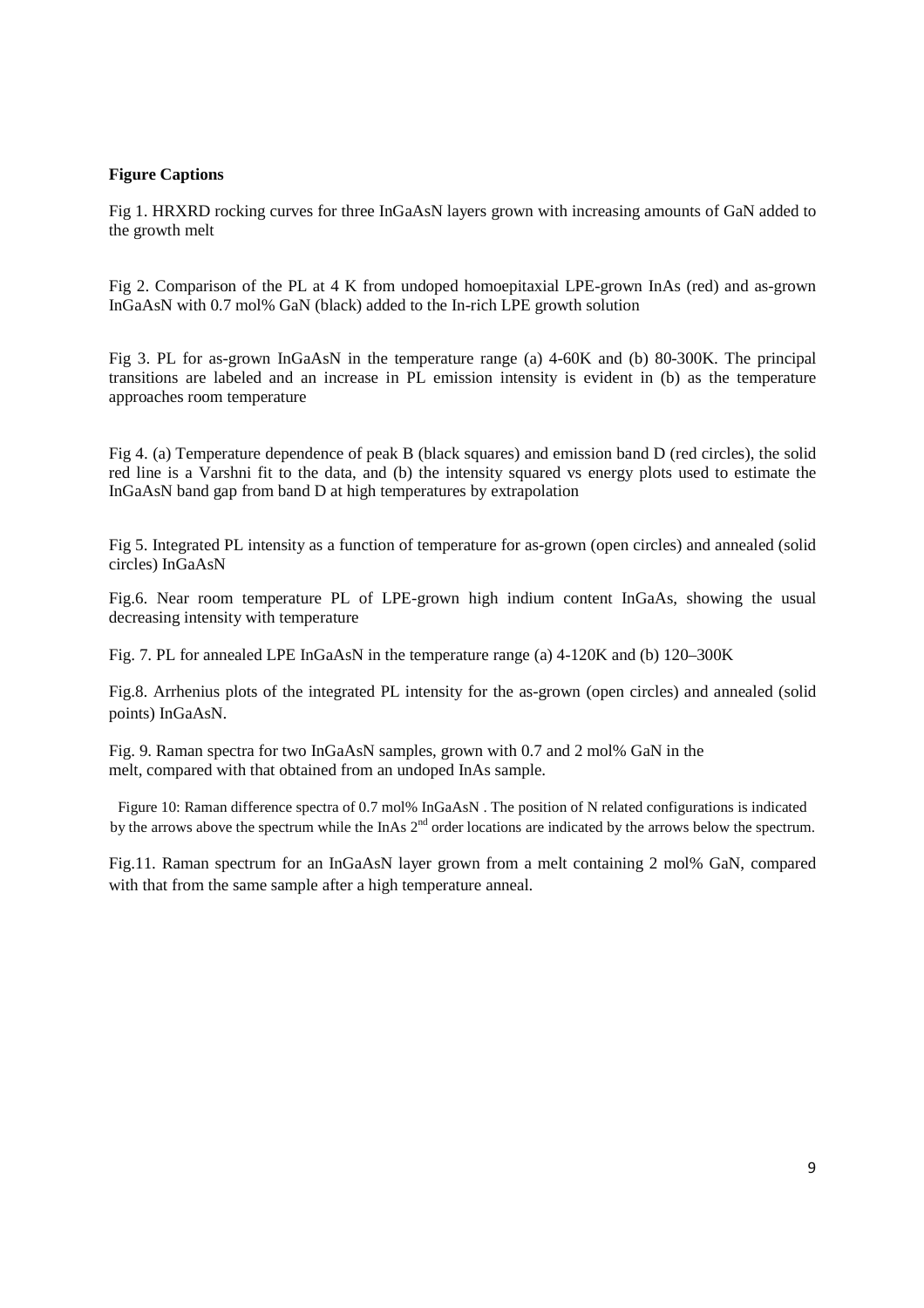#### **References**

- [1] Kondow M, Uomi KI, Niwa A, Kitatani T, Watahiki S and Yazawa Y 1996 *Jpn. J. Appl. Phys*. Part-1. **35** 1273
- [2] Buyanova I A and Chen W M (Eds.), Taylor and Francis 2004 *Physics and Applications of Dilute Nitrides* (New York)
- [3] Henini M (Ed.) 2005 *Dilute Nitride Semiconductors* (Elsevier Ltd)
- [4] *Dilute III-V Nitride Semiconductors and Material Systems` in Springer series in Materials Science* Vol. 105 (Springer Berlin 2008)
- [5] Kurtz S R, Allerman A A, Jones E D, Gee J M, Banas J J and Hammons B E 1999 *Appl. Phys. Lett*. **74**, 729
- [6] Weyer M, Sato M and Ando H 1992 *Jpn. J. Appl. Phys*. **31** L853
- [7] Sato S and Satoh S 1998 *J. Cryst. Growth* **192** 381
- [8] Fischer M O, Reihardt M, Forchel A 2001 *IEEE J. Select. Topics in Quantum Electronics* **7** 149
- [9] Gokhale M R, Wei J, Wang H and Forrest S R 1999 *Appl. Phys. Lett.* **74** 1287
- [10] Serries D, Geppert T, Ganser P, Maier M, Kohler K, Herres N and Wagner 2002 J *Appl. Phys. Lett*. **80** 2448
- [11] Kohler K, Wagner J, Ganser P, Serries D, Geppert T, Maier M and Kirste L 2004 *J. Phys. Condens. Matter* **16** S2995
- [12] Wagner J, Kohler K, Ganser P and Maier M 2005 *Appl. Phys. Lett*. **87** 051913
- [13] Ilahi B, Sfaxi L, Bremond G and Maaref H 2006 *Mat. Sci. & Engg* C **26** 971
- [14] Bellaiche L 1999 *Appl. Phys. Lett*. **75** 2578

[15] The development of room temperature LEDs and lasers for the mid-infrared spectral range, A. Krier, M. Yin, V. Smirnov, P. Batty, P.J. Carrington, V. Solovev and V. Sherstnev , Phys Stat Sol. (a) **205**, (1) 129-143 (2008)

[16] Mid-Infrared Semiconductor Optoelectronics, Ed. A. Krier, Springer, London, (2006) ISBN: 1- 84628-208-X

[17] Cheetham K J, Carrington P J, Cook N B and Krier A 2011 *Solar Energy Materials & Solar Cells* **95** 534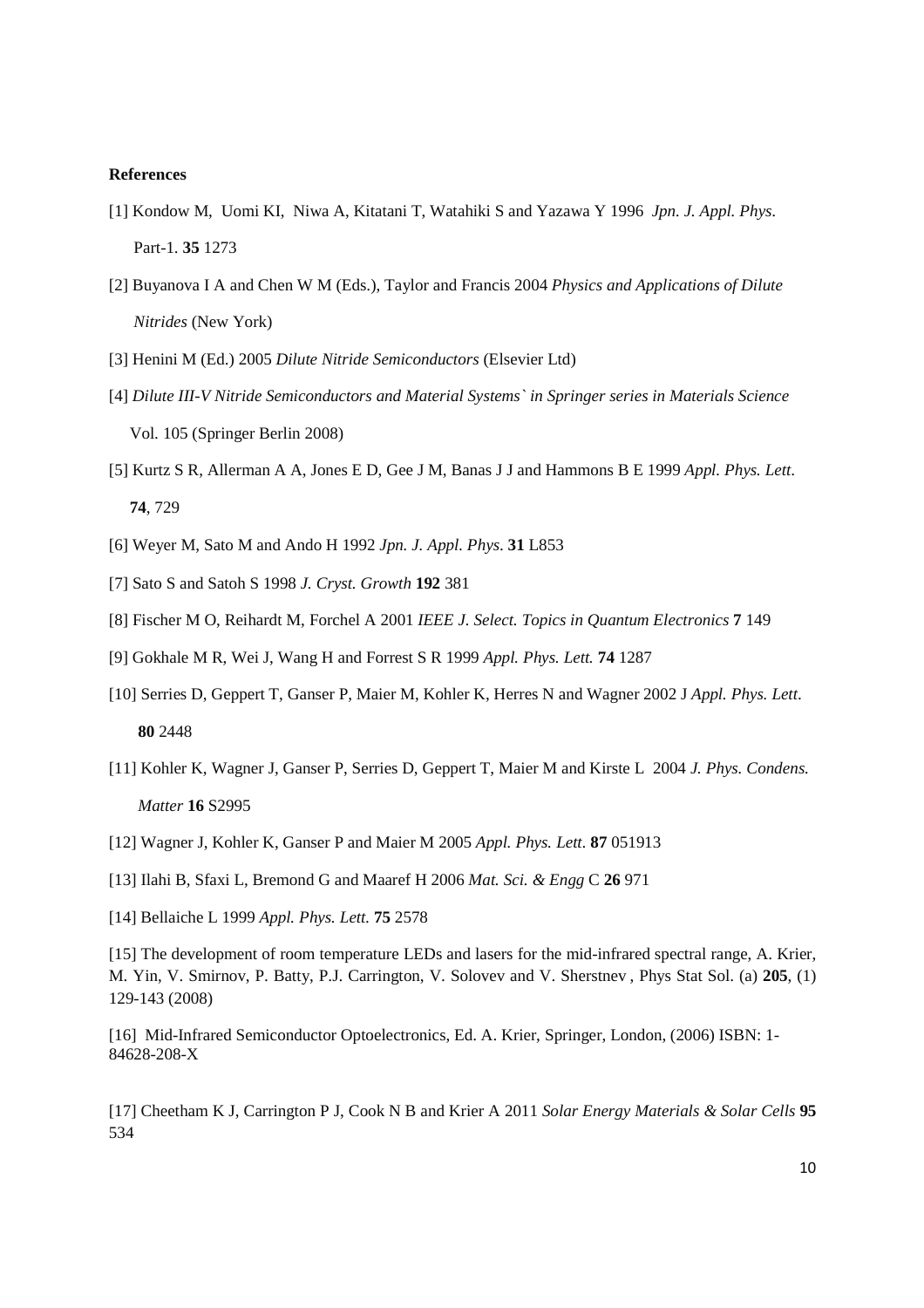[18] Room temperature midinfrared electroluminescence from InSb/InAs quantum dot light emitting diodes, P. J. Carrington, V. A. Solov'ev, Q. Zhuang, A. Krier and S. V. Ivanov, Appl. Phys. Lett., **93**, 091101(2008)

[19] Midinfrared electroluminescence from pentanary-quaternary heterojunction light-emitting diodes, N.B. Cook & A. Krier, Appl. Phys. Lett., **95**, 021110 (2009)

[20] Midinfrared GaInSb/AlGaInSb quantum well laser diodes operating above 200 K, Nash GR, Przeslak SJB, Smith SJ, A. Krier & P.J. Carrington, Appl. Phys. Lett., **94** (9) 091111 (2009)

[21] Uncooled Photodetectors for the 3-5µm Spectral Range Based on III-V Heterojunctions, A. Krier & W. Suleiman, Applied Physics Letters, **89**, 083512, (2006)

[22] Temperature dependence of mid-infrared electroluminescence in type II InAsSb/InAs multi-quantum well light-emitting diodes, P, .J Carrington, A. Krier & Q. Zhuang, Semiconductor Science & Technology, **24** (2009) 075001

[23] InAs Basic Parameters http://www.ioffe.ru/SVA/NSM/Semicond/InAs/basic.html

[24] Room temperature photoluminescence at 4.5 µm from InAsN, O. Zhuang, A.M.R. Godenir, A. Krier, K.T. Lai and S.K. Haywood, Journal of Applied Physics **103**, 063520 (2008)

[25] Photoluminescence in InAsN epilayers grown by molecular beam epitaxy, Q. Zhuang, A. Godenir and A. Krier, J. Phys. D: Appl. Phys. **41** 132002 (2008)

[26] Strain enhancement during annealing of GaAsN alloys, Q. D. Zhuang, A. Krier & C.R. Stanley, J. Appl. Phys. **101**, 103536 (2007)

[27] Electron coherence length and mobility in highly mismatched III-N-V alloys, A. Patanè, G. Allison, L. Eaves, N. V. Kozlova, Q. D. Zhuang, A. Krier,M. Hopkinson, and G. Hill, Appl. Phys. Lett., **93**, 252106 (2008)

[28] Effect of low nitrogen concentrations on the electronic properties of InAs1-xNx, Patane A, Feu WHM, Makarovsky O, A. Krier & Q.D. Zhaung, Phys Rev. B **80** (11) 115207(2009)

[29] Room temperature photoluminescence at 4.5 µm from InAsN, Q. Zhuang, A.M.R. Godenir, A. Krier, K.T. Lai and S.K. Haywood, Journal of Applied Physics **103**, 063520 (2008)

[30] Growth and characterization of InAsN/GaAs dilute nitride semiconductor alloys for the midinfrared spectral range, M. de la Mare, Q. Zhuang, A. Krier, A. Patanè, and S. Dhar Appl. Phys. Lett., **95**, 031110 (2009)

[31] Molecular Beam Epitaxial Growth of InAsN:Sb for Mid-infrared Optoelectronics**,** Q. Zhuang, A. Godenir and A. Krier**,** G. Tsai and H. H. Lin**,** Appl. Phys. Lett. **93**, 121903 (2008)

[32] Yang X, Jurkovic M J, Heroux J B, and Wang W I, 1999 *Appl. Phys. Lett*.**75** 178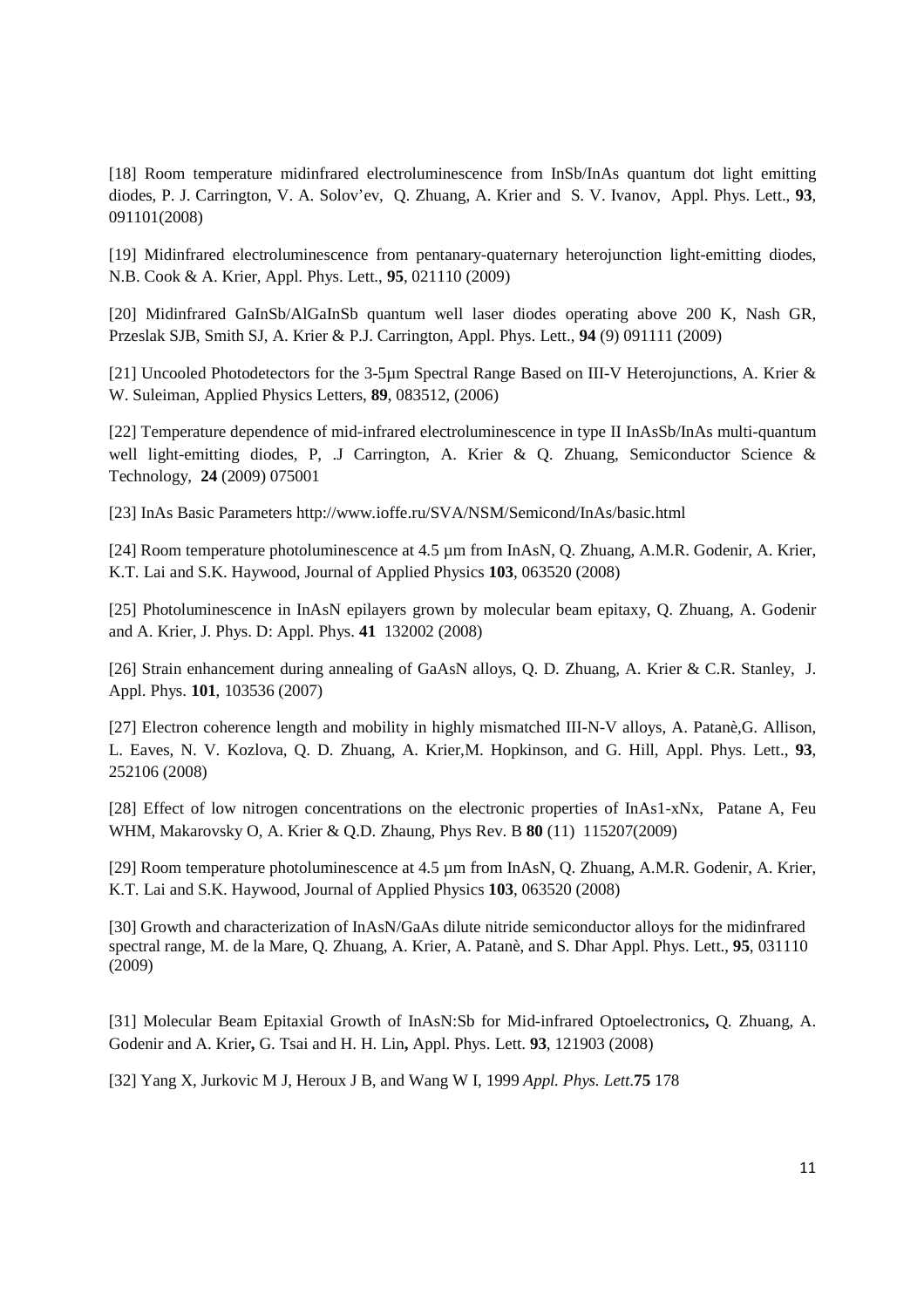[33] de la Mare M, Carrington P J, Wheatley R, Zhuang Q, Beanland R, Sanchez A M and Krier A 2010 *J. Phys. D* **43** 345103

[34] Dhar S, Das T D, De la Mare M and Krier A 2008 *Appl. Phys. Lett.* **93** 071905

[35] Fang, Z. M.; Ma, K. Y.; Jaw, D. H.; Cohen, R. M.; Stringfellow, G. B 1990 *J. Appl. Phys.* **67** 7034

[36] Shih, D. K, Lin H H, Sung L W, Chu, T Y and Yang T R 2003 *Jpn J. Appl. Phys.* **42** 375

[37] Wang X J, Puttisong Y, Tu C W, Ptak A J, Kalevich V K, Egorov A Y, Geelhaar L, Riechert H, Chen W M, Buyanova I A 2009 *Appl. Phys. Lett*. **95** 241904

[38] Nakashima, K (1981) *Jap J. Appl. Phys.* **20** 1085

[39] Klangtakai P, Sanorpim S, Yoodee K, Ono W, Nakajima F, Katayama R and Onabe R, (2007) *J Cryst. Growth* **298** 140

[40] Li Y B, Ferguson I T, Stradling R A and Zallen R 1992 *Semicond. Sci. Technol.* **7** 1149

[41] Rodrı´guez A G, Navarro-Contreras H and Vidal M. A 2001 *J. Appl. Phys.* **90** 4977

[42] M F Whitaker and D J Dunstan, 1999 *J. Phys.: Condens. Matter* **11** 2861

[43] Klar P J, Gruning H, Koch J, Schafer S, Volz K, Stolz W, Heimbrodt W, Kamal Saadi A M Lindsay A and Reilly E P O` 2001 *Phys. Rev. B* **64** 121203(R)

[44] H.Ch. Alt, A.Yu. Egorov, H. Riechert, J.D. Meyer, B. Wiedemann 2001 *Physica B* **308–310** 877– 880

[45] Alt<sup>1</sup> H Ch, Egorov<sup>2</sup> A Yu, Riechert<sup>2</sup> H, Wiedemann<sup>3</sup> B, Meyer<sup>3</sup> J. D, Michelmann<sup>3</sup> R W and Bethge

K, *Appl. Phys. Lett.* 2000 **77** 3331

[46] J. Ibanez, R. Olivam M.de la Mare, M. Schmidbauer, S. Hernandez, P. Pellegrino, D.J. Scurr, R. Cusco, L. Artus, M. Shafi, R.H. Mari, M. Henini, Q. Zhuang, A. Godenir and A. Krier 2010 *J. Appl. Phys.* **108** 103504 .

[47] Talwar D N 2007 *Phys. Stat. Sol. c* **4** 674

[48] Teweldeberhan A M and Fahy S 2006 *Phys. Rev. B* **73** 245215

[49] V. Sallet\*, L. Largeau, O. Mauguin, L. Travers, and J. C. Harmand 2005 *phys. stat. sol. (b)* **242**, No. 6, R43–R45

[50] J.B. Wang, Z.F. Li, P.P. Chen, Wei Lu, T. Yao 2007 *Acta Materialia* 55 183–187

[51] Shirakata S, Kondow M and Kitanani T 2005 *J. Phys. Chem. Solids* **66** 2119

[52] Kurtz S, Webb J, Gedvilas L, Friedman D, Geisz J, Olson J, King R, Joslin D and Karam N 2001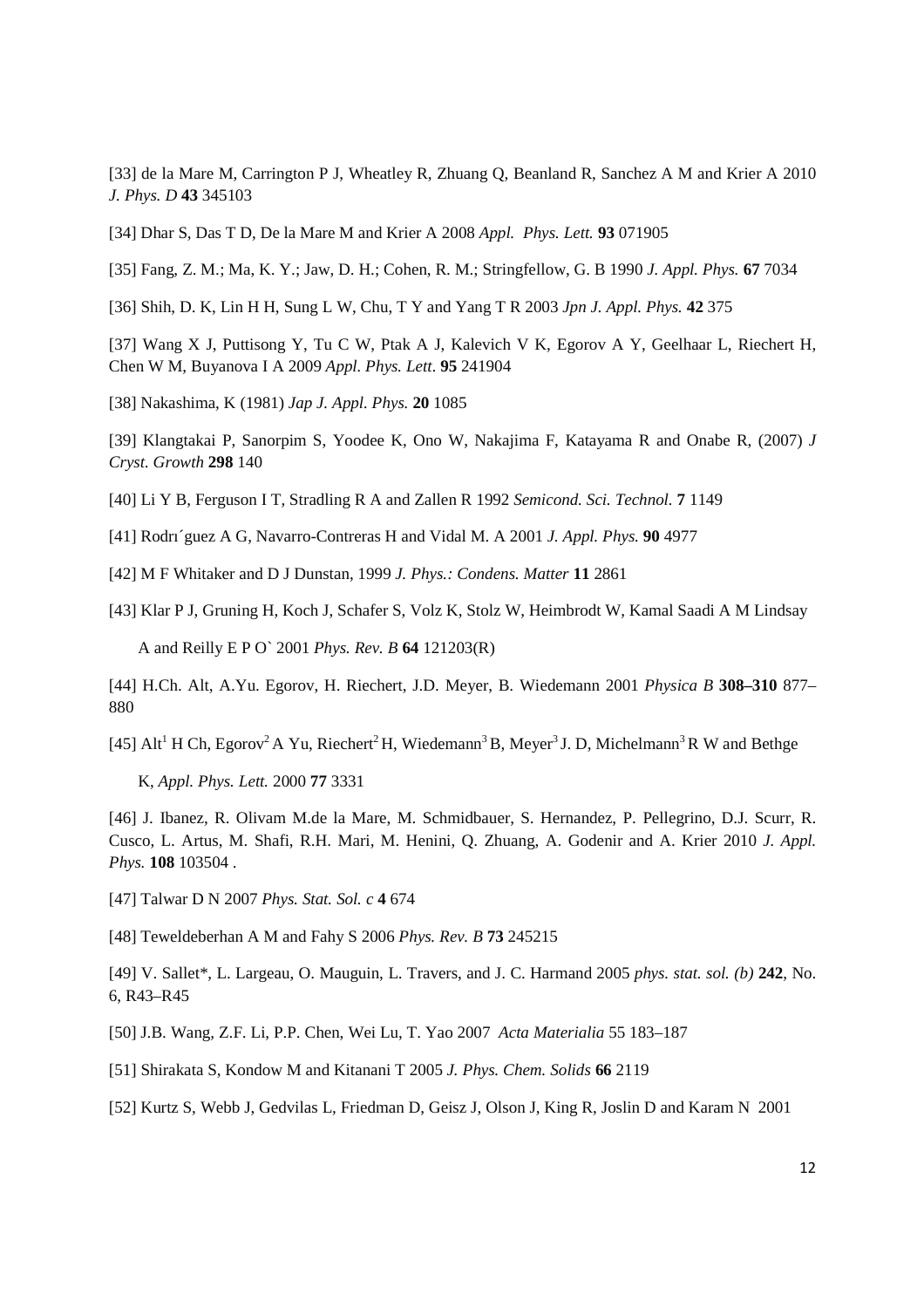*Appl. Phys. Lett.* **78** 748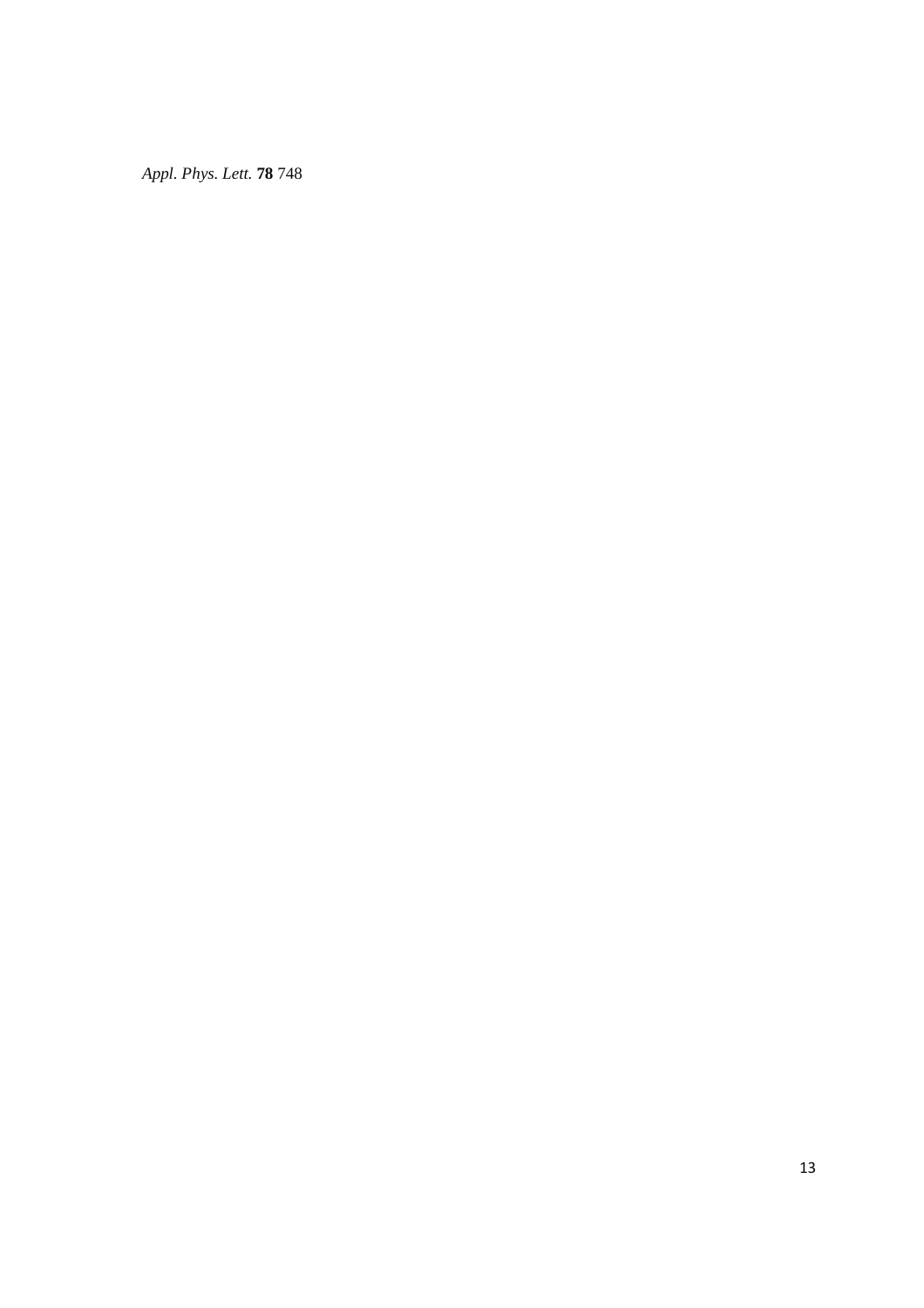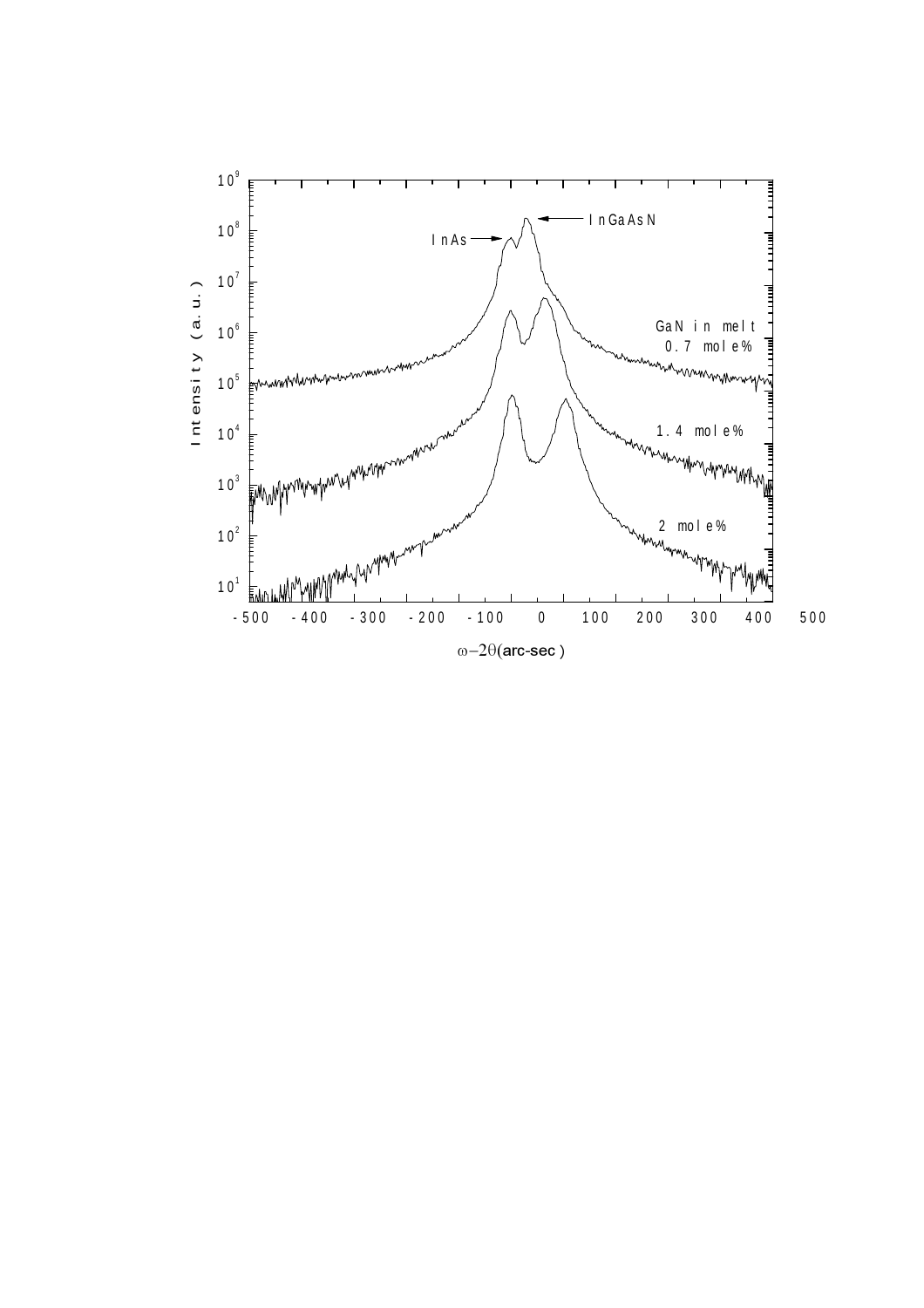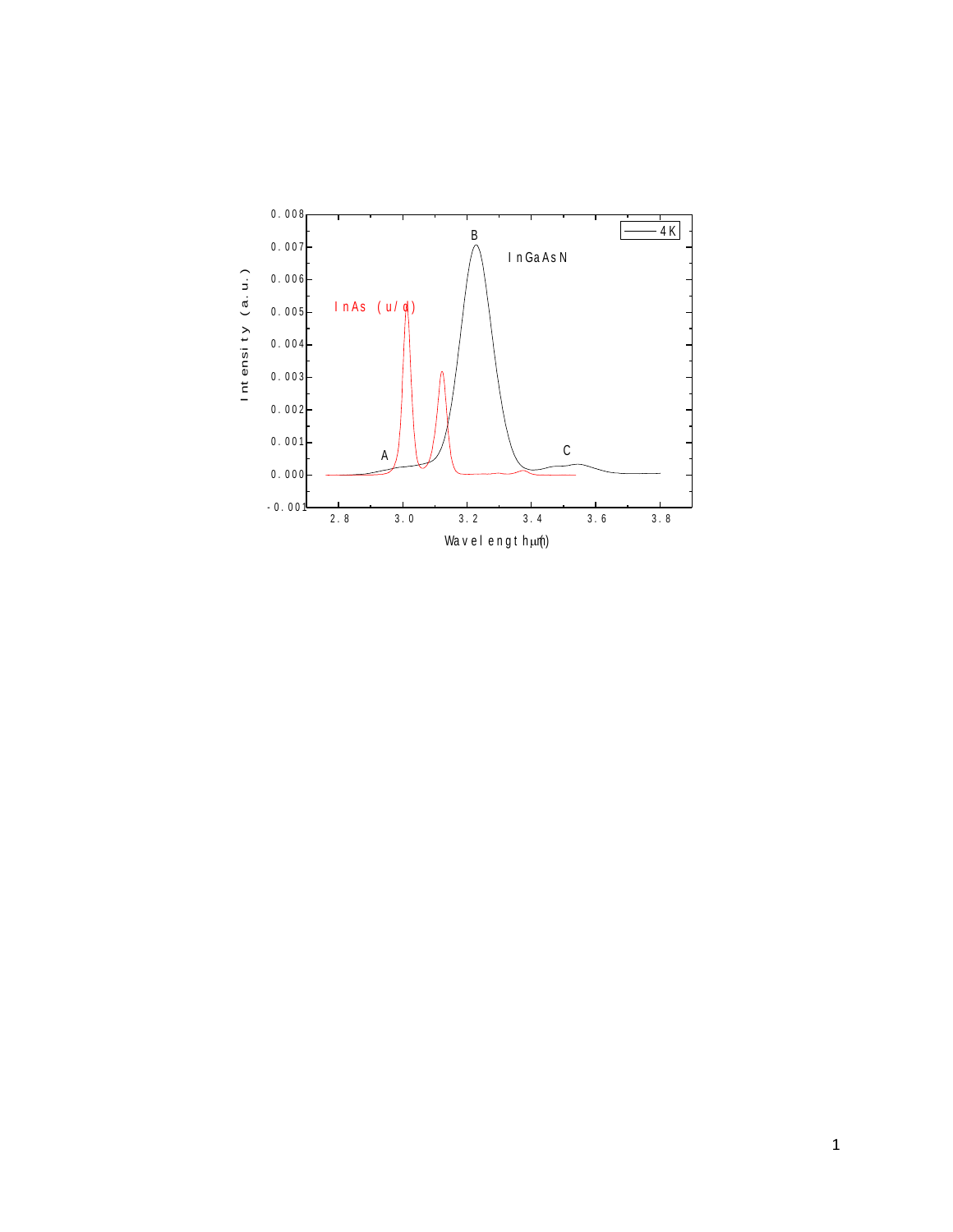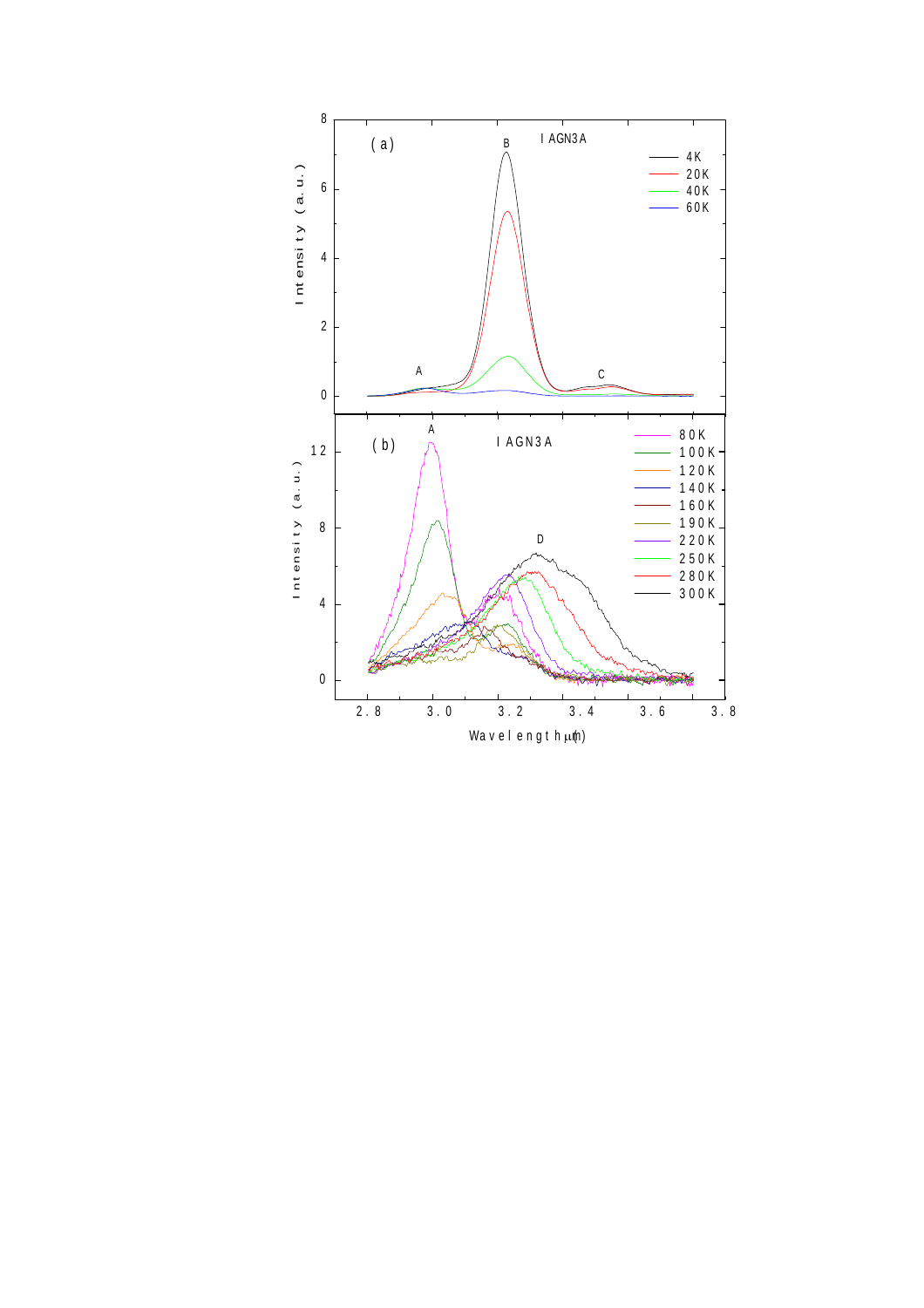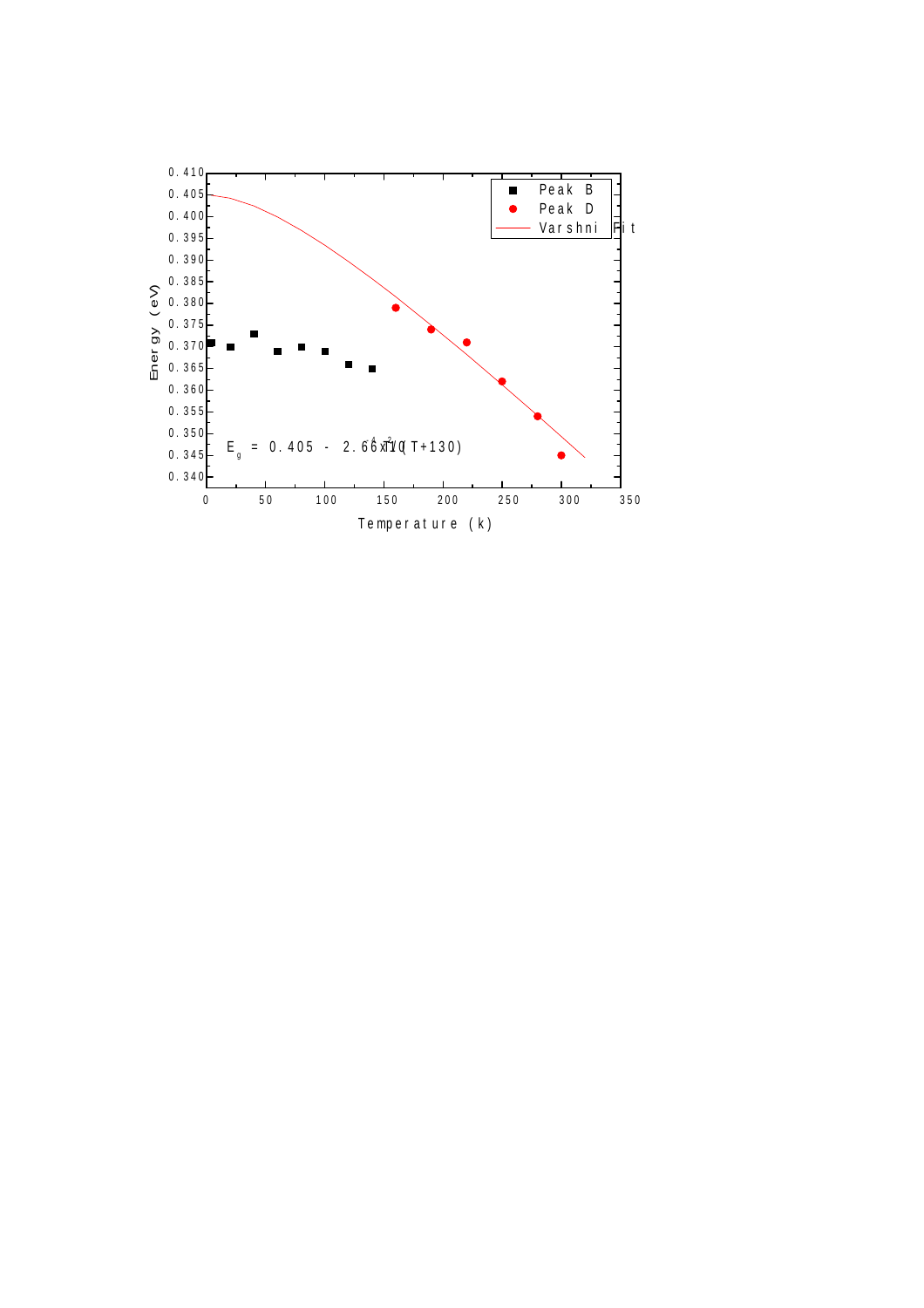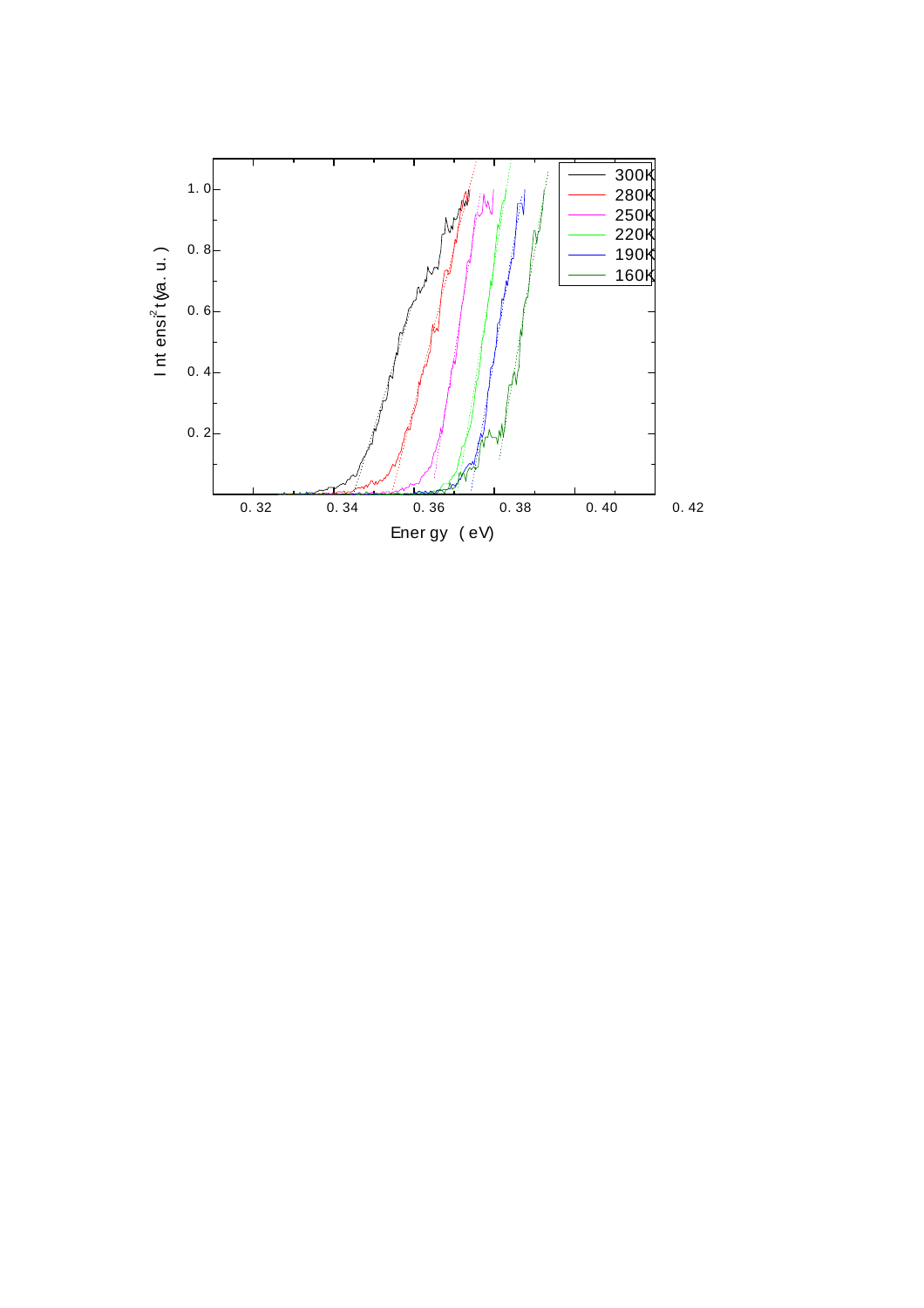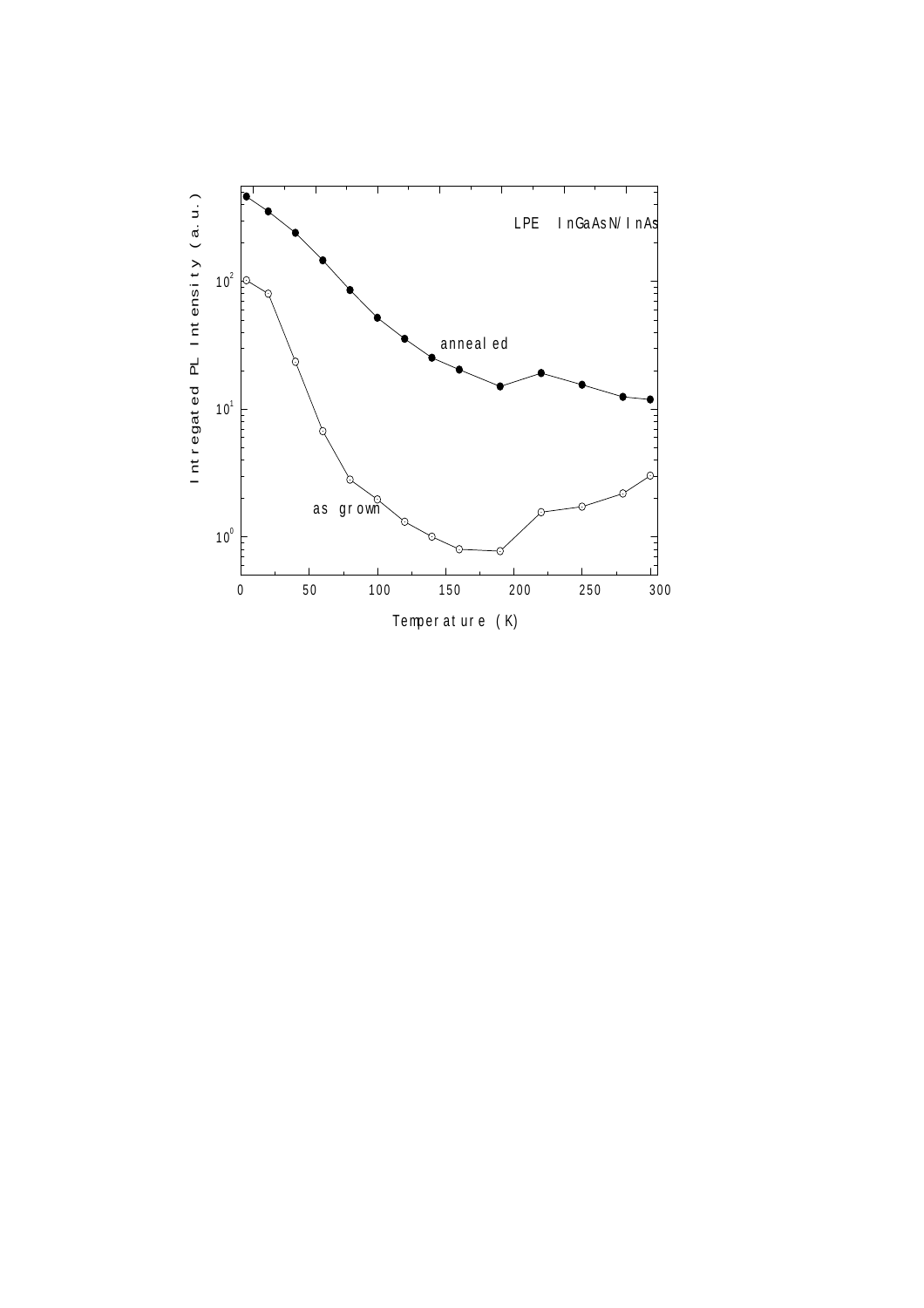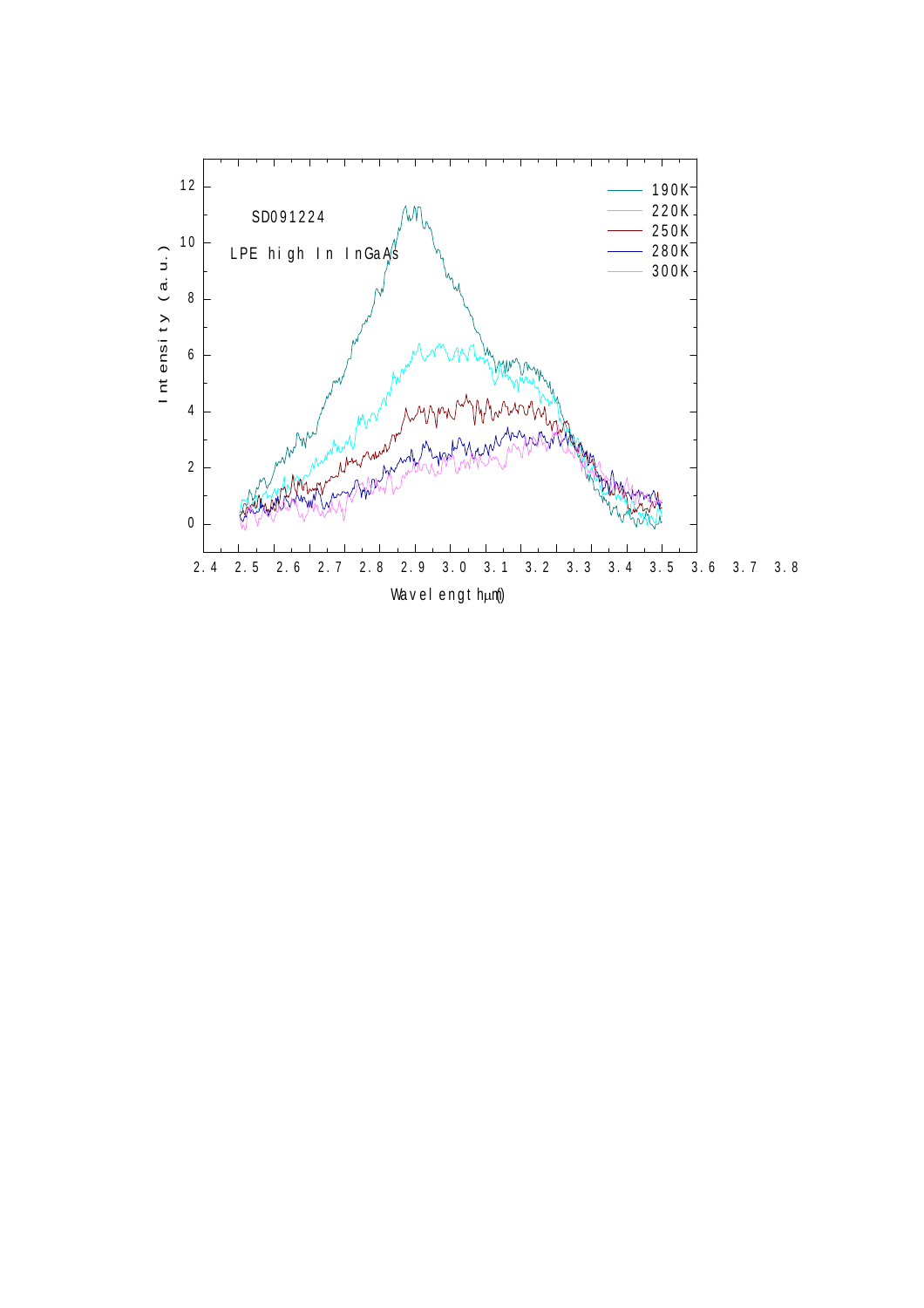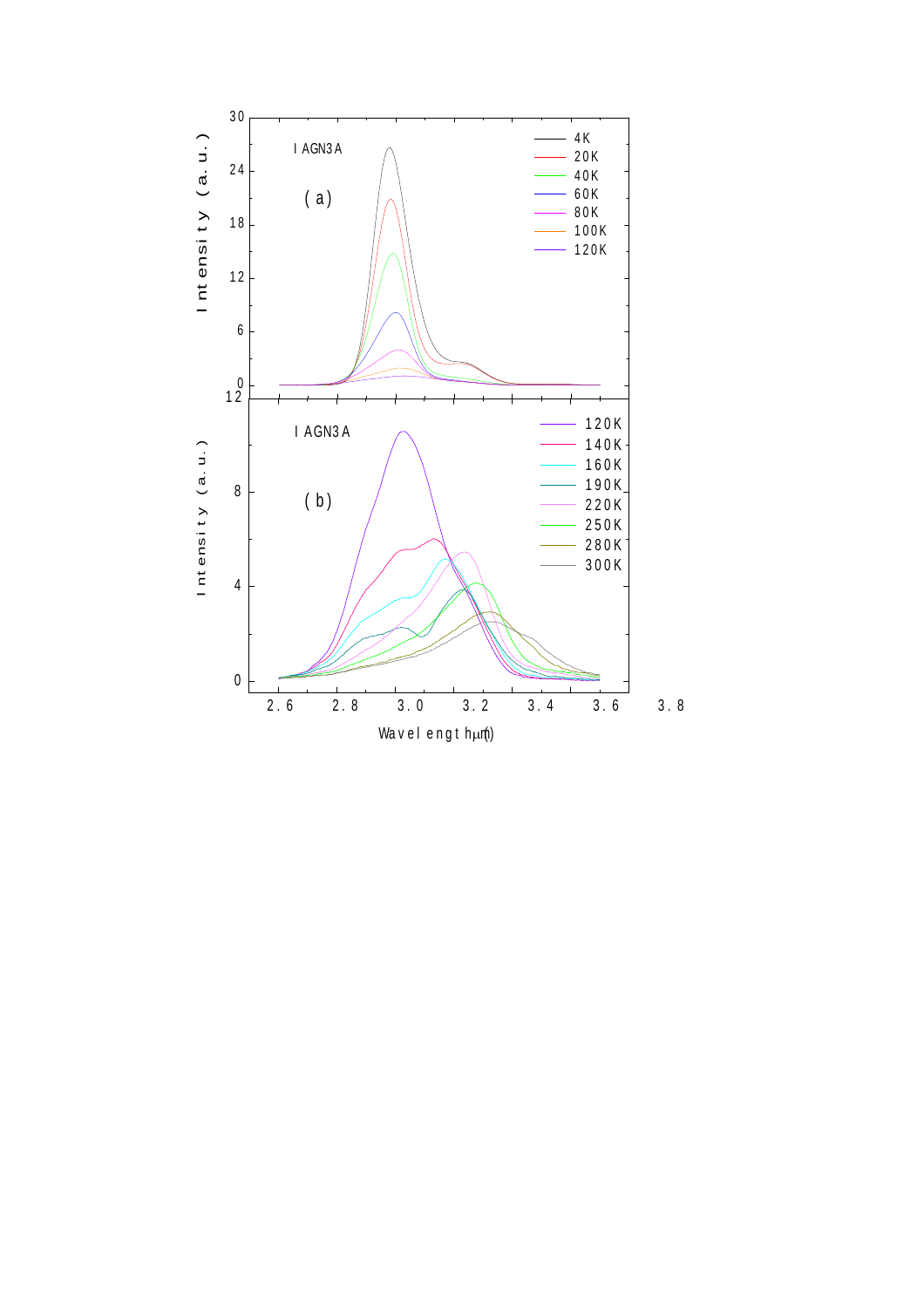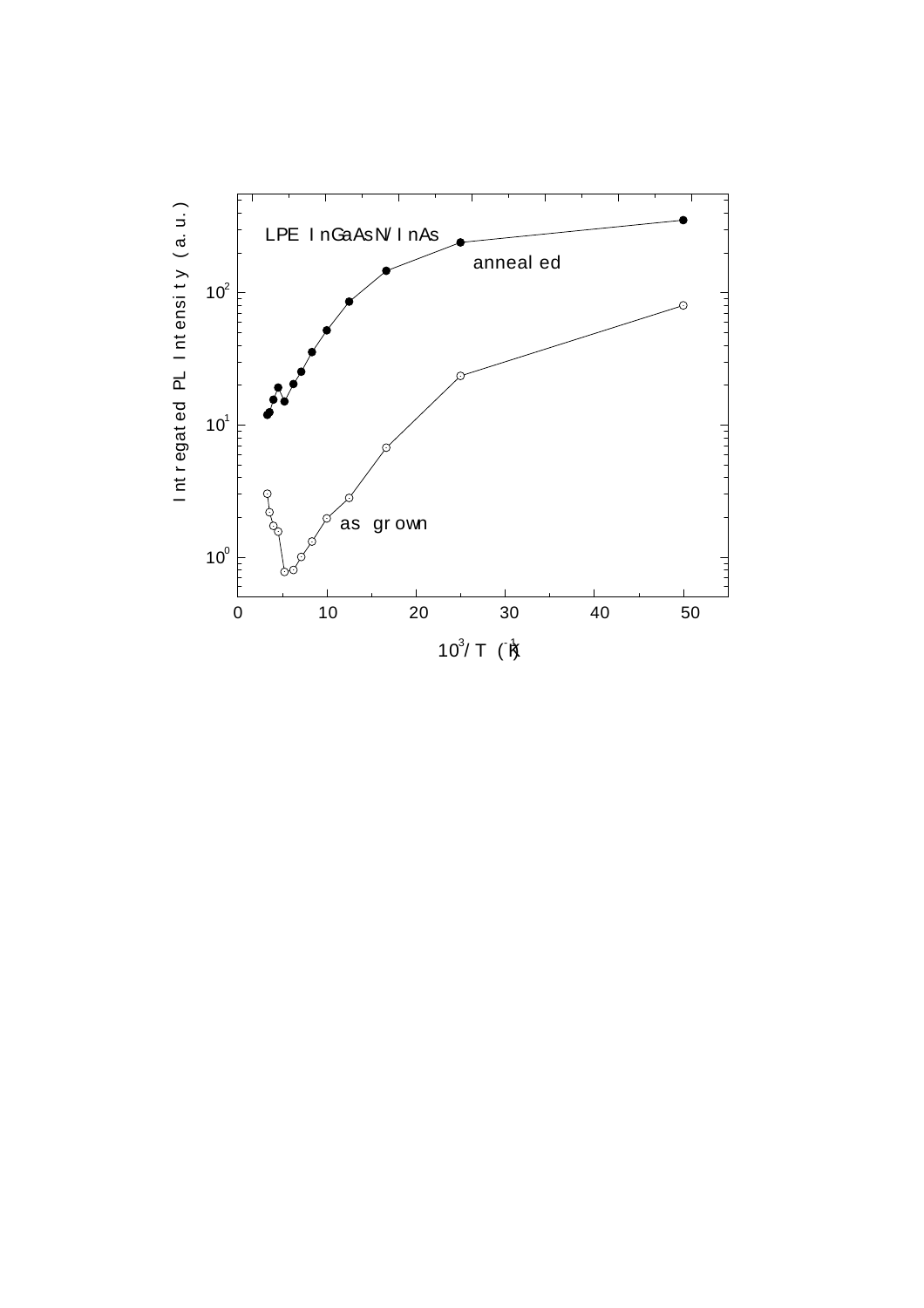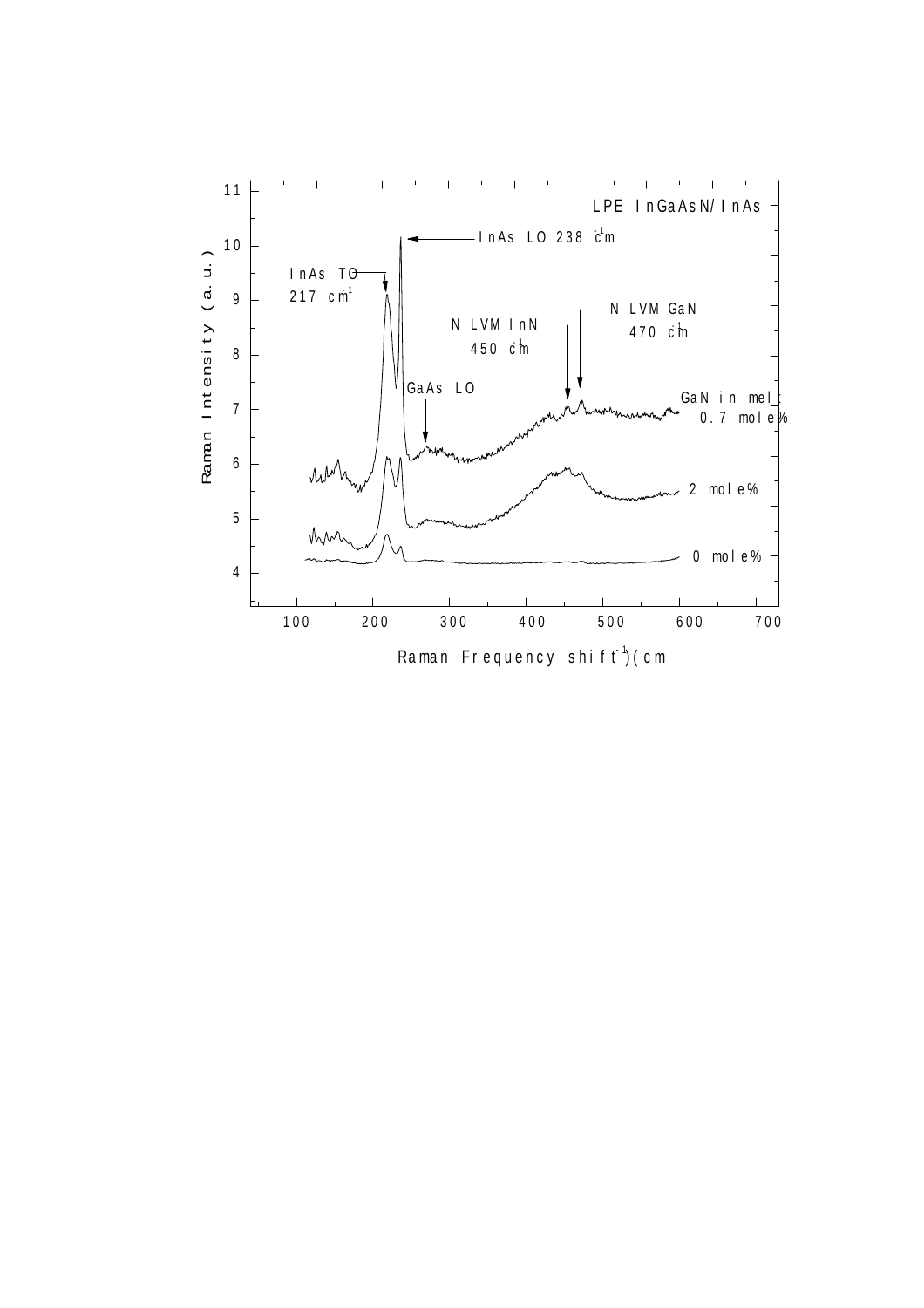